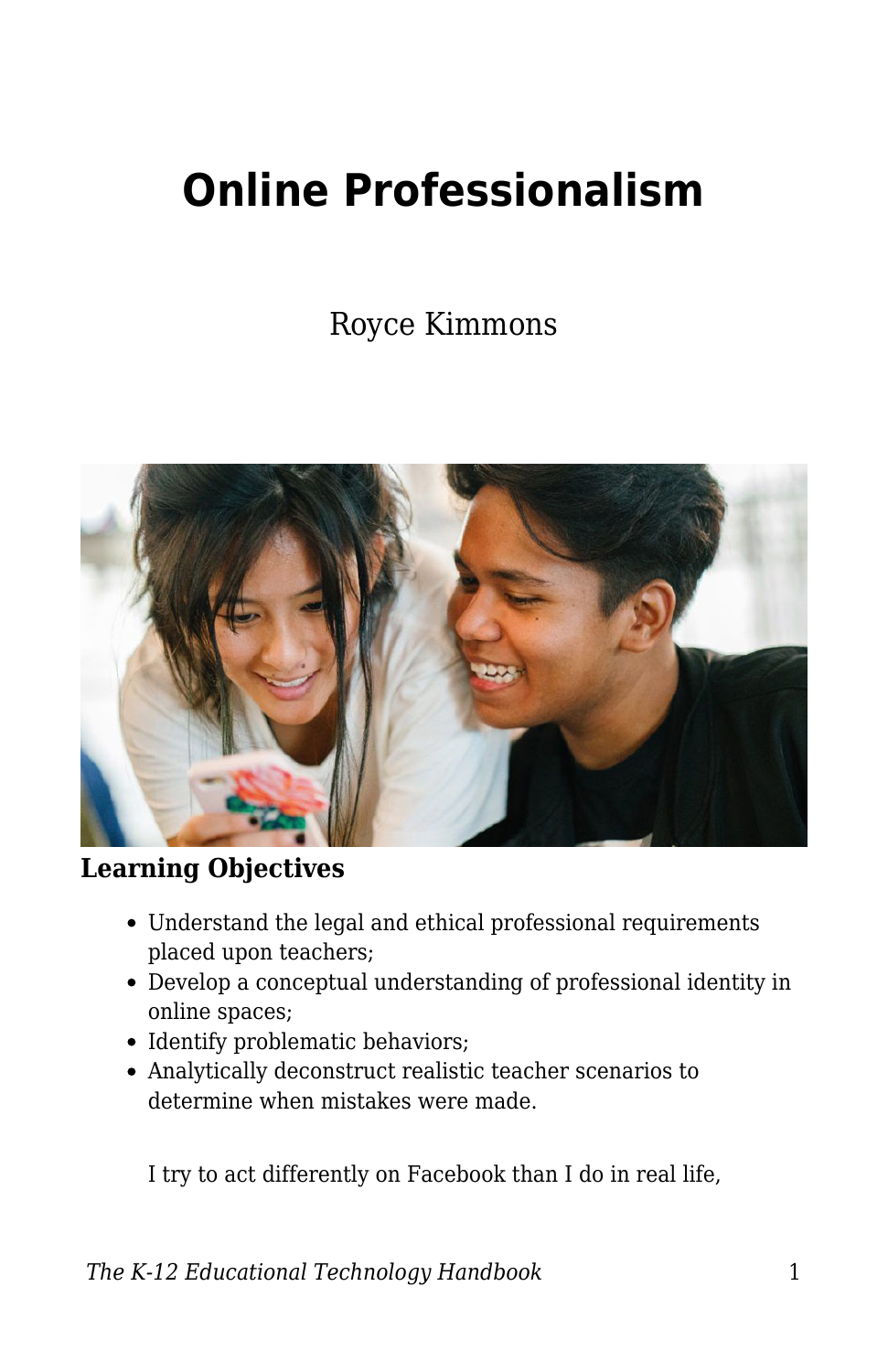... because I have heard so many warnings about jobs and employers looking at your Facebook profile. (Josefina)

You're a teacher. Your goal is to teach kids. So, the only people that can tell you how to do your job are the people that write textbooks about "how to teach." right?

Well, not really.

We teach within social contexts, and since you answer to an employer, the way you teach and the way you act are subject to the guidelines of your employer and the laws where you live. For public school teachers, your employer is the state and the people it represents.

So, when it comes to your professional behavior, you have to abide by **(1) national laws, (2) state laws, (3) district policies,** and **(4) instititutional policies** if you want to keep your job.

If you don't understand these laws or policies, or choose to ignore them, then you are not immune to the consequences, which might include disciplinary action, termination, or imprisonment. The only way to be sure that you're safe as a teacher is to know what the laws and policies related to your profession are and to abide by them.

This chapter provides information on professionalism but also periodically provides statements from teacher education students who are trying to grapple with how they should go about using social media while at the same time becoming professional educators.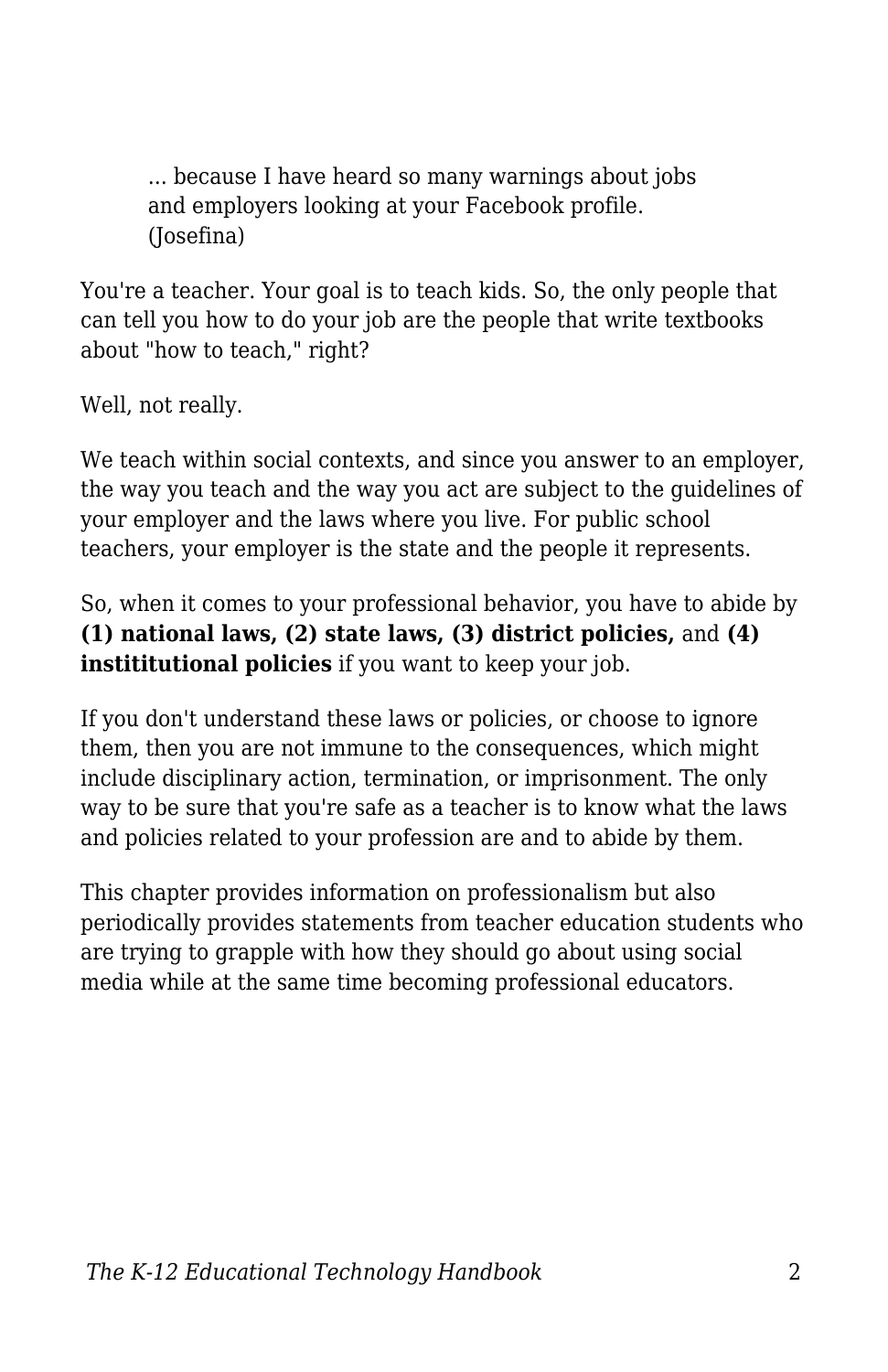

[Watch on YouTube https://edtechbooks.org/-Uq](https://www.youtube.com/embed/Dz333YW9awg?autoplay=1&rel=0&showinfo=0&modestbranding=1)

#### **Key Terms**

#### [Data Persistence](https://edtechbooks.org/k12handbook/glossary#data_persistence)

the ongoing storage and availability of data via web platforms (e.g., old social media posts)

#### [Moral Turpitude](https://edtechbooks.org/k12handbook/glossary#moral_turpitude)

a typically not-well-defined clause in teacher contracts that allows employers to hold teachers accountable for the morality of their actions

### **Online Identity**

I wouldn't want to be completely myself on Facebook, because I don't want two thousand people knowing everything about me. You only see a little bit of who I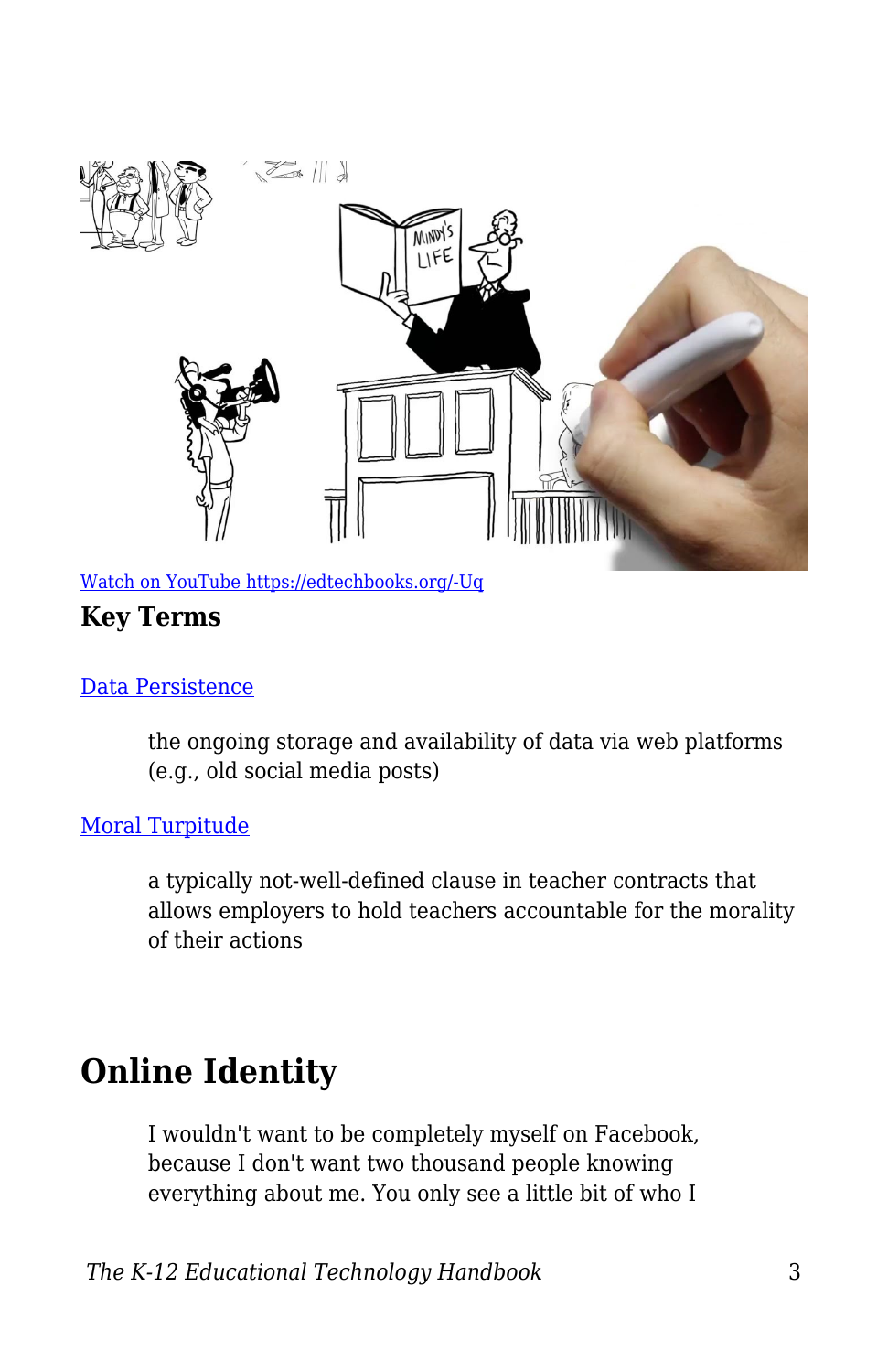am. (Nora)

People are complicated creatures. They live in complex societies and must navigate various social circumstances on a daily basis just to go about life. People also often make assumptions about others and judge them based upon very limited information.

Online, people craft identities for themselves that are often inflated and unreal. As one college student explains:

You get on Facebook and see all these pictures of your friends having a great time on all these adventures, getting engaged, and having kids, and everything, and it kind of creates this whole comparison. Like: Why is my life not as exciting as this person's? (Daphne)

We watch each other's activities online and draw conclusions about one another, even though these conclusions might be based upon very limited information and be grossly off-base.

As a teacher, this is important to understand, because whether you like it or not, others will draw conclusions about you based upon what they see online, and whether those conclusions accurately reflect your identity or not, they can have effects on your ability to be an effective teacher and to lead a fulfilling professional life.

# **Control vs. Influence**

I saw a friend of mine that posted a picture of another friend with two bags of marijuana in both hands and a joint hanging out of her mouth, years after it happened. He posted this picture of her on Facebook, on her profile, and I could see it, and I'm not friends with her. (Josefina)

One of the problems with social media is that once something is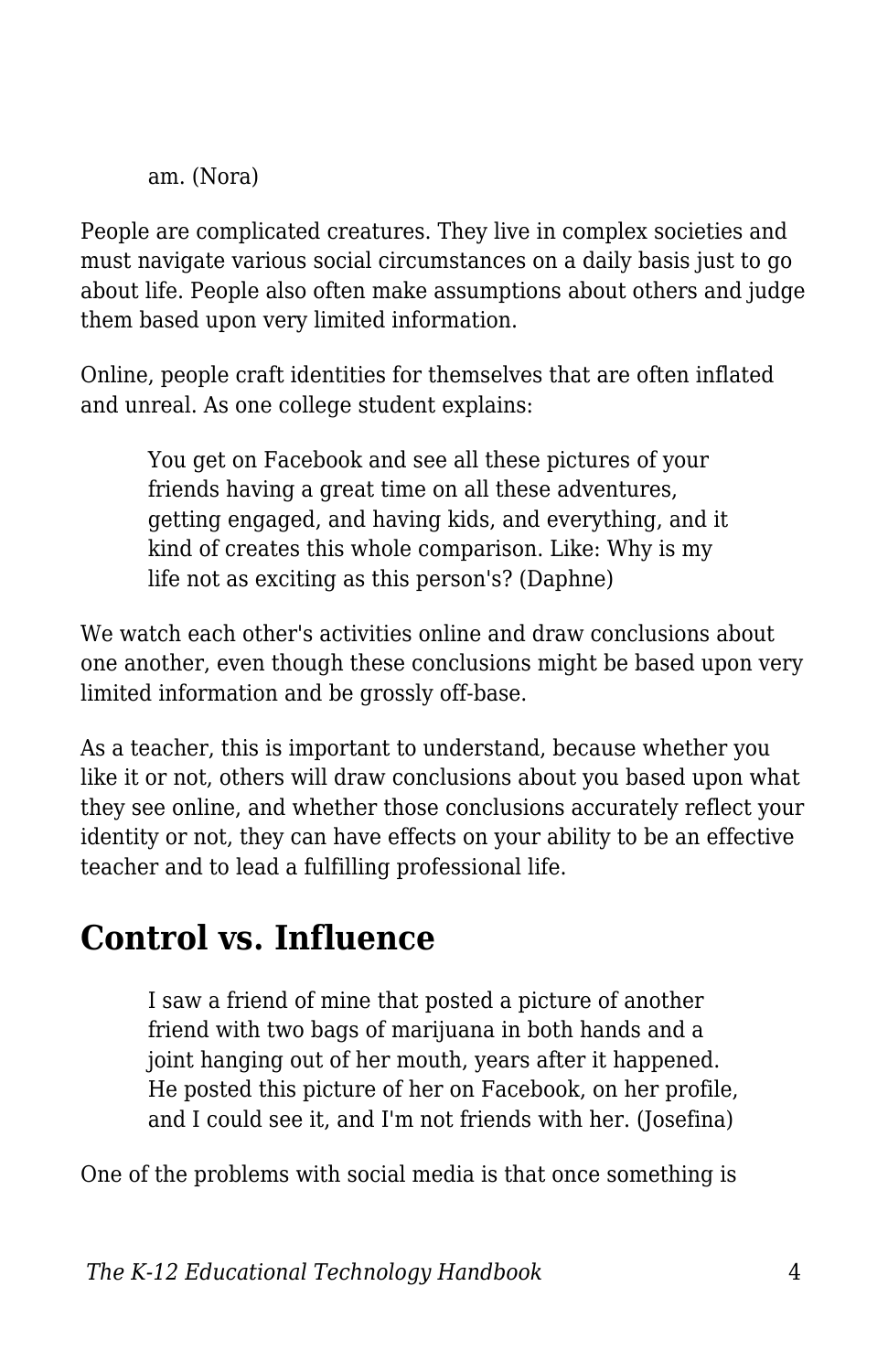posted, it can be stored, shared, and reposted with ease. Imagine if you write an email complaining about a student to your friend. Imagine if the same friend posted this email to Facebook to share how difficult it is to be a teacher today. Even if you didn't post the email yourself, might this still shape how others view you and have repercussions for your job? Yes, it could.

As an internet user, you have control over what you post, but you do not control what others post about you or what others do with your information once it is available, so you can only influence these things.

As the figure illustrates, you do not always control every aspect of how people might perceive or judge you, and this is especially true in electronic media, even if you are not posting anything illegal or unprofessional yourself. This means that, as much as possible, you should try to take ownership of your online presence and ensure that others are not able to incorrectly make assumptions about you based upon what they may find. This also means that you should be very careful about what you share and what you allow others to share about you.

## **Data Persistence and Life Transitions**

In high school, you go through stages. I went through a hippie stage in high school. Now, I'm a junior in college, so my phase now is a little more grown-up. ... The person that you are as a freshman in high school is a lot different than the person you are as a junior in college, … [and] that's the scary thing about the web in general is it's on the web, and it's there forever. (Brinley)

Another problem with electronic media is that data are persistent. That is, if you started a Facebook account when you were in high school, the same data that you placed into the system at that time could be available for others to see years later when you are a college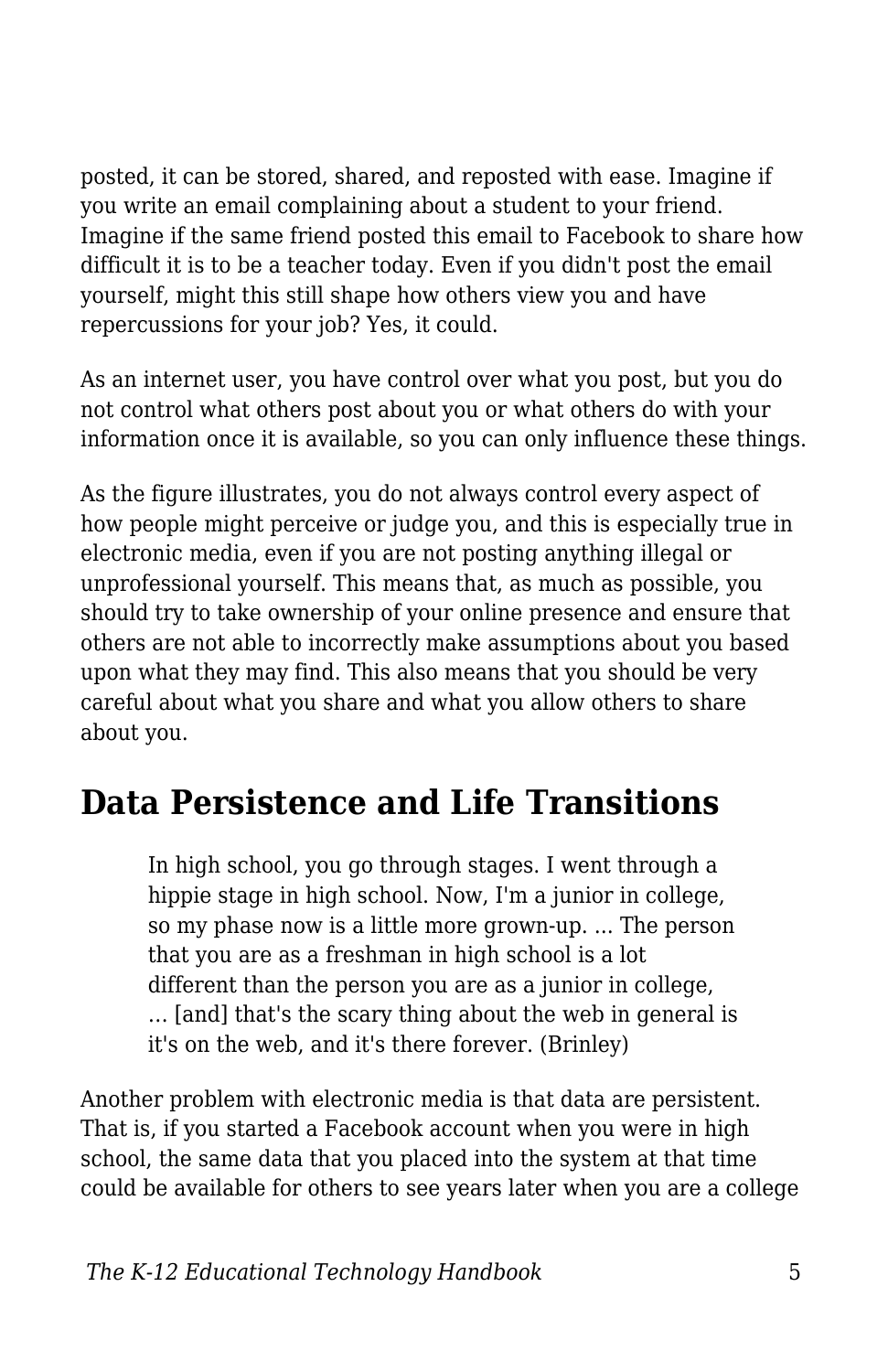student or teacher. Aside from simple embarrassment, this [data](https://edtechbooks.org/k12handbook/glossary#data_persistence) [persistence](https://edtechbooks.org/k12handbook/glossary#data_persistence) can have implications for you as a teacher if you do not take control of your online presence.

Who I was in 2008, when I was in high school, before I graduated … I don't want people to see that, … because it is who I was then, but that part of my life is over. … So, I actually forgot about it myself. (Evangeline)

It's probably a safe bet to assume that the way you want people to look at you when you're 25 isn't the same that you wanted them to look at you when you were 16. This means that, as a 25-, 35-, or 85 year-old, you should try to ensure that your online presence accurately reflects who you are now and how you want to be perceived now. This is especially true as you go through major life transitions, like becoming an adult and professional, or if you are trying to distance yourself from previous activities or experiences that you do not want to define your life in the future. If you had a few wild years as a young adult, do you really want those to define how others perceive you now? If you got into some trouble as a teenager, should the teenagers that you teach be able to find that out? In short, you should be aware that much of your data online is persistent, but you can delete and/or control a good portion of it. So, you should take care to determine what people can find out about you from your digital footprint and clean it up as necessary.

# **Legal and Professional Standards**

Abiding by the law is a good start, if you're going to be a teacher. (Violet)

State laws vary somewhat, but generally speaking, there are some simple laws that teachers must abide by. Some of these laws determine how teachers can appropriately interact with students. For instance, the Utah Administrative Code (R277-515-3-C) states that: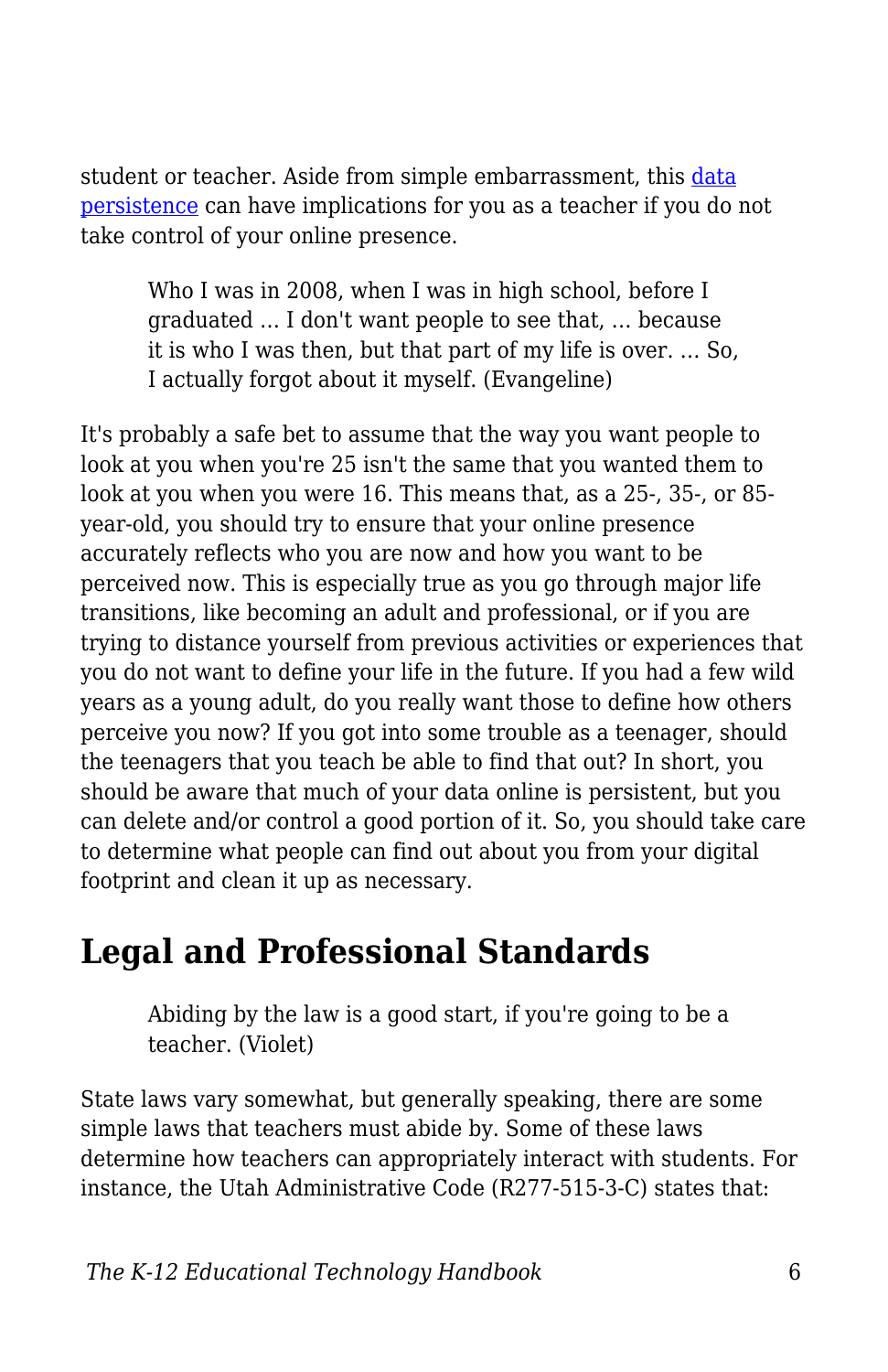The professional educator, upon receiving a Utah educator license: [...] (3) shall not commit any act of cruelty to children or any criminal offense involving children; (4) shall not be convicted of a stalking crime; (5) shall not possess or distribute illegal drugs, or be convicted of any crime related to illegal drugs, including prescription drugs not specifically prescribed for the individual; (6) shall not be convicted of any illegal sexual conduct [...] (14) shall not solicit, encourage or consummate an inappropriate relationship, written, verbal, or physical, with a student or minor; (15) shall not participate in sexual, physical, or emotional harassment or any combination toward any public school-age student or colleague, nor knowingly allow harassment toward students or colleagues; (16) shall not make inappropriate contact in any communication—written, verbal, or electronic—with minor, student, or colleague, regardless of age or location.

Some of the simple laws highlighted above include the following:

- Teachers should not interact or communicate with students or minors in any manner that might be construed as romantic, abusive, harassing, cruel, sexual, or overly intimate;
- Teachers should not promote or use illegal drugs (including prescription drug abuse and underage drinking);
- Teachers should not communicate "inappropriately" with students or colleagues, regardless of age or location.

Violating these laws will get you fired or imprisoned and may also lead to permanent loss (or failure to gain) your teaching credential. Yet, as you can see, some of these laws are subject to interpretation. For instance, what does "inappropriate" mean? And who decides? The answer is *not the teacher*. Appropriateness is determined by the state,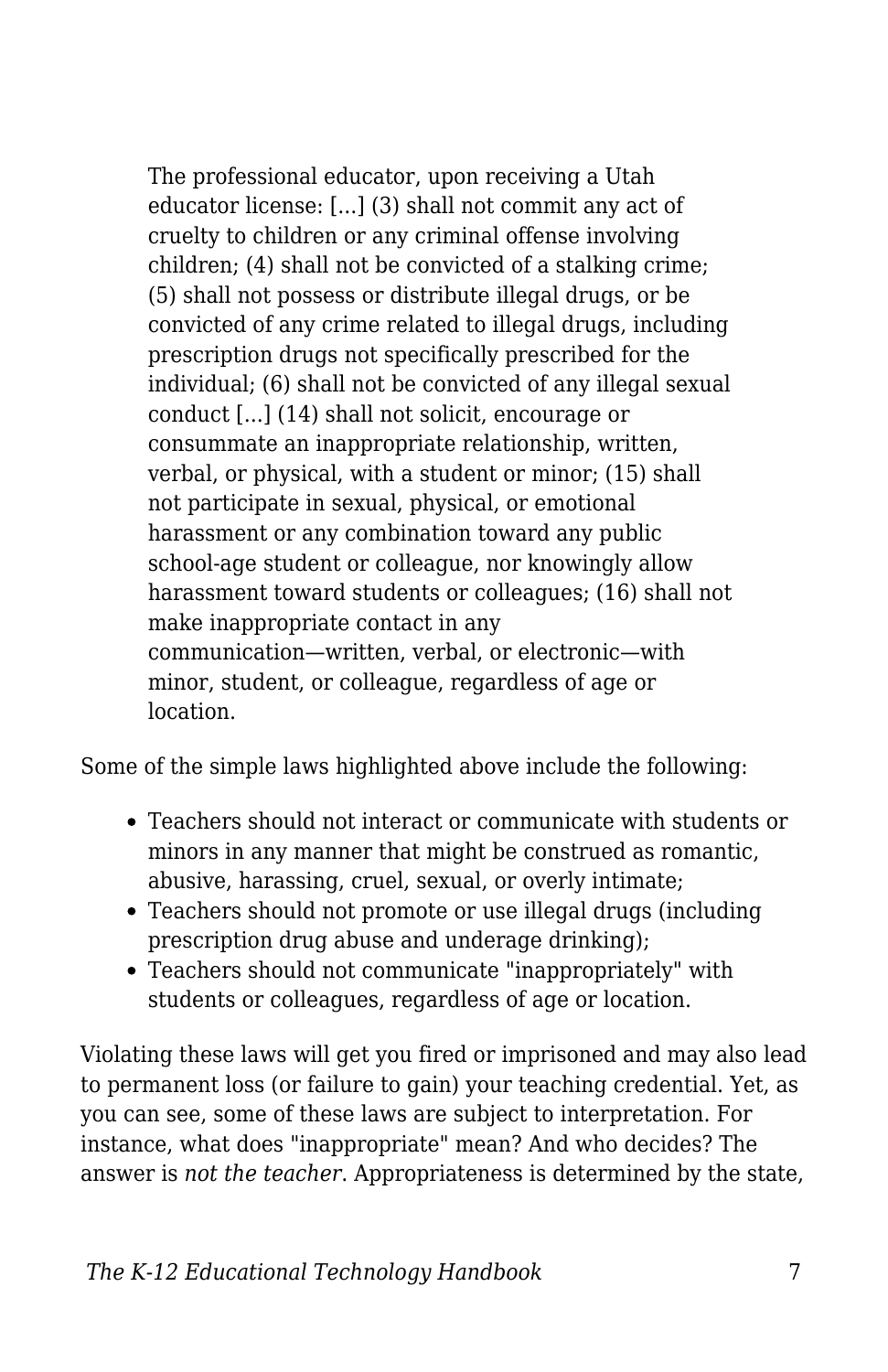the district, or the school, not you. Beyond legal compliance, teachers are also expected to be "role models of civic and societal responsibility," [\(Utah Administrative Code, 2010](http://www.rules.utah.gov/publicat/code/r277/r277-515.htm#T3)), and national standards have recently been adopted by professional organizations related to teacher professionalism ([NASDTEC, 2015\)](http://www.nasdtec.net/?page=MCEE_Doc). The way that districts and state boards of education interpret professionalism is subjective and contextual, since it's loosely defined in terms of "appropriateness," and even teachers' personal lives are subject to scrutiny.

You probably shouldn't have a picture of you in a bikini as your profile picture, because you're trying to be a professional. (Violet)

Relying upon legal and policy advice from statewide organizations, districts tend to adopt policies that are intended to help keep studentteacher relationships "professional." Some common key policies include the following:

- Employees must have authorization to communicate with students that are currently enrolled in the district;
- Employees must only communicate with students "about matters within the scope of professional responsibilities;"
- Employees must comply with district requirements for record retention and destruction as they apply to electronic media.

As a result, communication with students could be considered inappropriate if it:

- Is not authorized by the district (e.g., friending a student on Facebook);
- Is not about official classroom-related business (e.g., weekend or vacation plans, students in a different class);
- Is done in a way that bypasses district electronic structures intended to monitor and archive student-teacher communications (e.g., personal email accounts, messaging a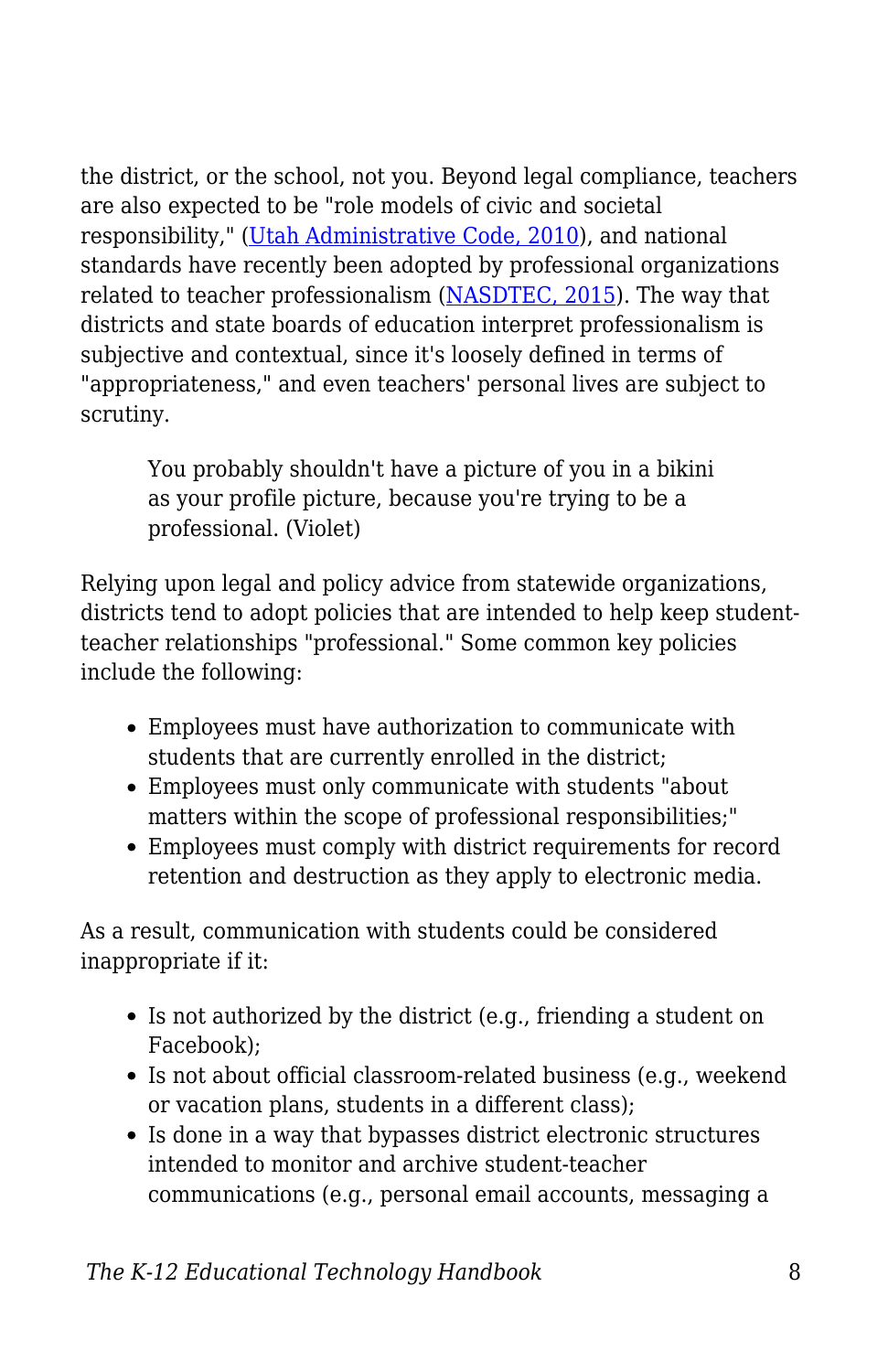student on Facebook).

Though these are policies and not laws (i.e., you probably won't go to prison for breaking them), if you violate these policies you could be subject to disciplinary action, including termination of employment and loss of teaching credentials. All relationships in life have unstated assumptions or requirements that aren't clearly spelled out, and teacher contracts and professional standards are typically written to allow for a high degree of personal interpretation on the part of administrators.

We are placed in responsibility of kids … we should hold ourselves to the highest standards. (Evangeline)

# **Moral Turpitude**

Parents are trusting us with the most precious thing in their life, which would be their kid, and so they want someone who has … good values, good morals. … I definitely think that teachers are probably held to a higher standard as far as Facebook is concerned than a lot of other professionals. (Ingrid)

In law and teacher contracts, morality is typically invoked as the standard for determining the appropriateness of teacher actions. Yet, when school districts hire teachers on a contract, the contract may not clearly spell out absolutely everything that a teacher might do wrong and how the district will respond if that happens. This is in part because no one can guess all the things that could possibly go wrong at the outset. For this reason, teacher contracts have traditionally included what are called ["moral turpitude"](https://edtechbooks.org/k12handbook/glossary#moralturp) clauses. A "moral turpitude" clause basically means that "anything else that you might do that the community thinks is wrong," like coming to work in a bathrobe and penny loafers, "is probably wrong, and the district can punish you accordingly."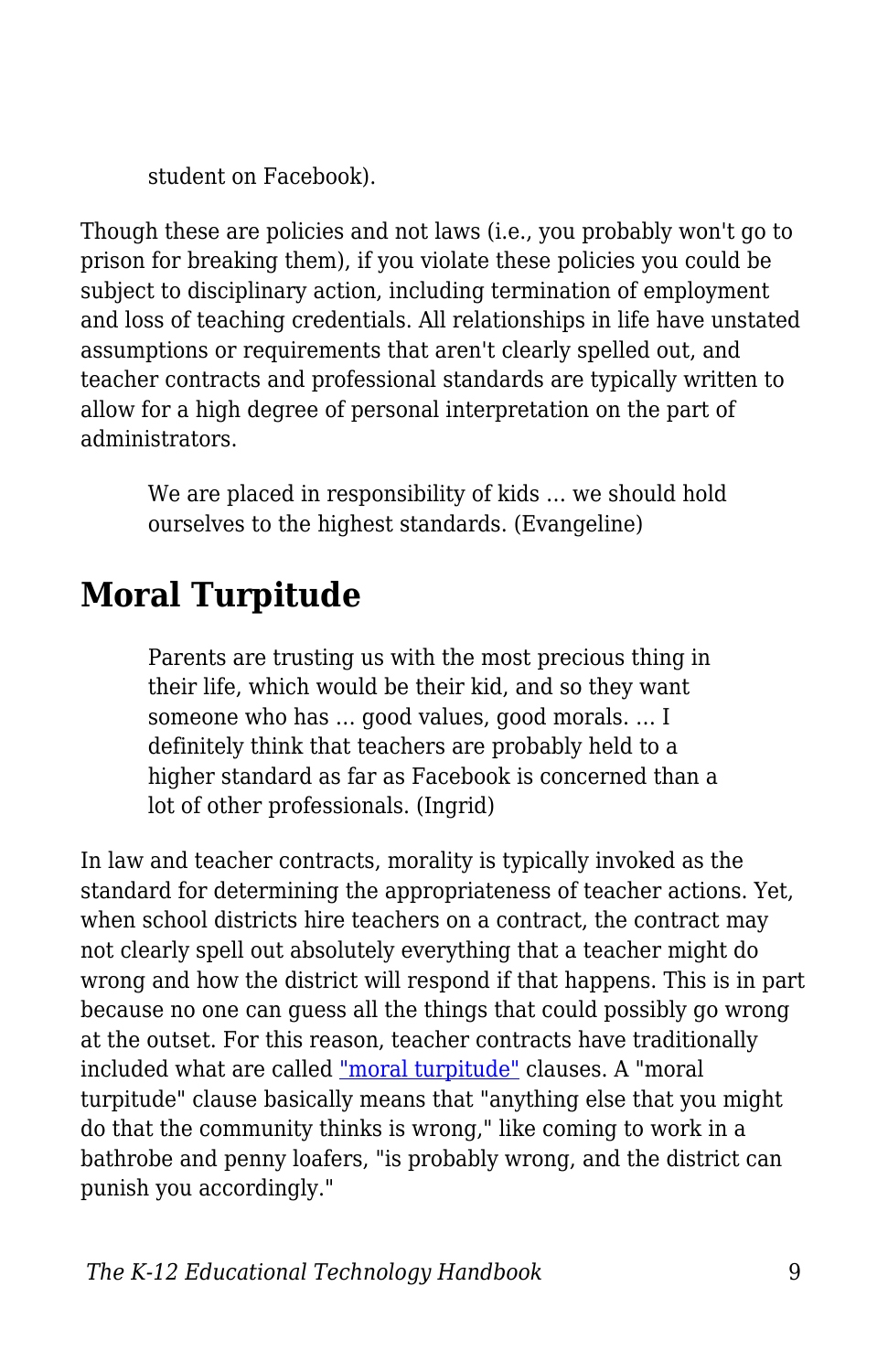The thing about moral turpitude is that it's not clearly defined, and what is or isn't okay may vary based upon your community, school board, and so forth, but you have no way of knowing this unless you understand the culture of the school and community where you work. Similarly, some states have written the following into law: "The educator shall be of good moral character and be worthy to instruct or supervise the youth of this state" [\(Texas Administrative Code, 2010](http://community.edb.utexas.edu/socialmedia/ideassm_training_content/menu-training/4?q=node/57)). So, by this, the state can also make a judgment as to your moral character based upon what you do both online and offline.

Moral turpitude can apply to just about everything in a teacher's life, including electronic media. Doing it in a public area online is the exact same as doing it in a public area in real life, and if you do something online that someone associated with the school can see (e.g., students, parents, administrators, etc.), then your behavior might be deemed as inappropriate if it violates moral turpitude, or what the community or school board thinks is appropriate.

As a result, if you use electronic media in any way that (1) violates law or policy or (2) interferes with your ability to effectively perform your job duties within the community (as judged by the school board), then you may be subject to disciplinary action, including termination.

### **What do you think?**

Should schools be able to punish teachers for immoral behaviors?

- a. Yes
- b. No

# **Freedom of Speech**

If you have really strong opinions that are offensive to a majority of people or would offend your students or their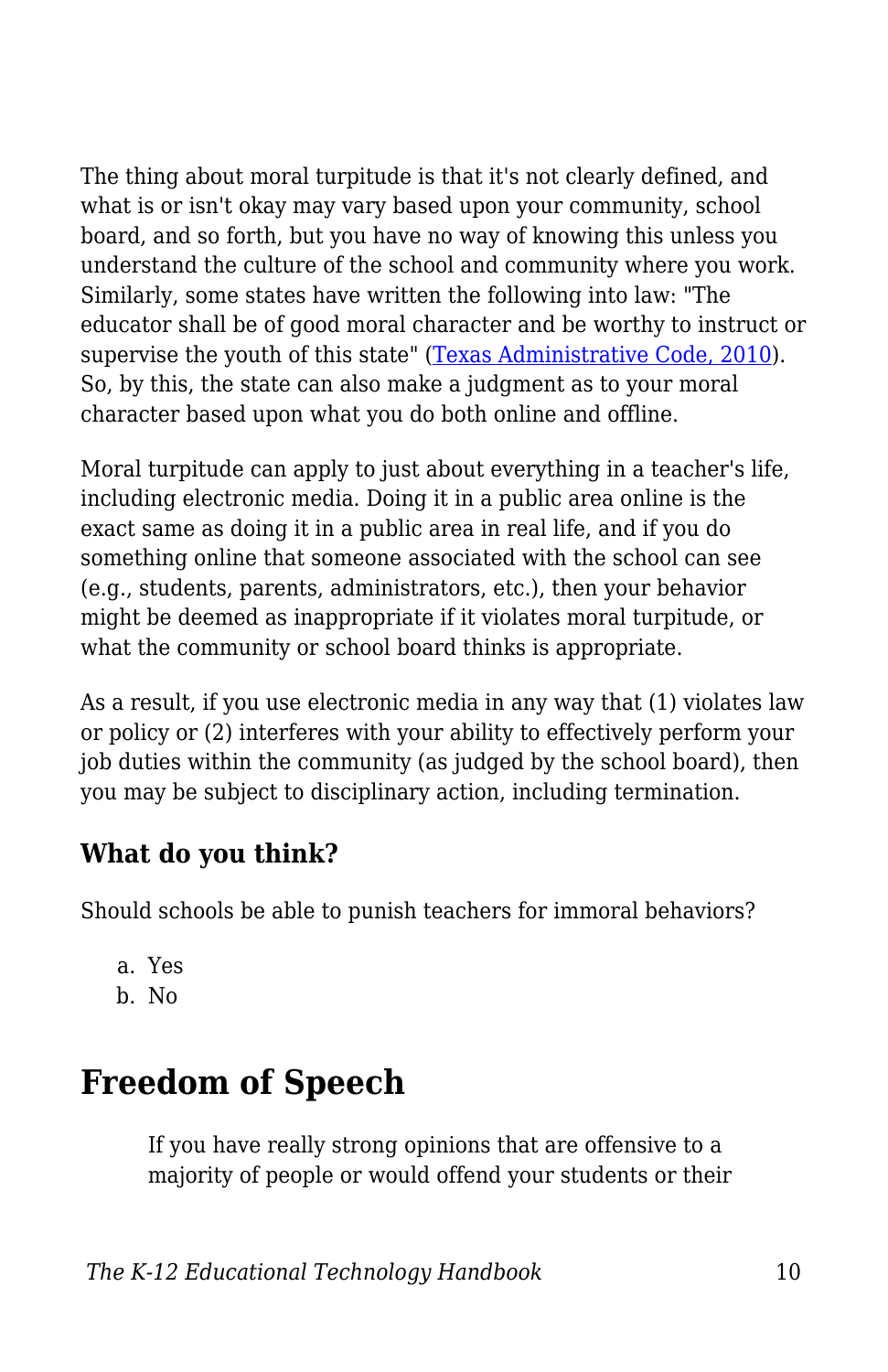families, then you shouldn't display those. [It's] not that you can't have [those opinions or beliefs], but you shouldn't display them on something like Facebook. (Violet)

The [First Amendment to the U.S. Constitution](https://en.wikipedia.org/wiki/First_Amendment_to_the_United_States_Constitution) ensures that people have rights to freedom of religion, speech, assembly, and petition. However, professional standards can have the impact of restricting some of these freedoms when evaluating teachers. For instance, the legal ramifications of sending a late-night text to a minor may vary from state to state, but school boards can adopt policies that penalize teachers from doing this. Similarly, school boards have the ability to interpret "appropriateness" and "professionalism" in a variety of ways and can discipline teachers for perceived violations (e.g., pictures of drinking or smoking on Facebook, "friending" a student).

Though teachers have certain freedoms that are protected by the constitution, this protection does not mean that you can willingly violate district policies with immunity. You cannot, for instance, have romantic, sexual, or other inappropriate social relationships with students or minors, online or offline. You cannot solicit minors to use alcohol, drugs, or tobacco, and some have interpreted putting pictures of yourself drinking or smoking online as doing precisely that. You cannot carry or consume tobacco, drugs, or alcohol "while at school or at school-related activities," and many districts require their teachers to meet certain dress and grooming standards, like being "clean" and "neat, in a manner appropriate for their assignments" [\(Texas](http://community.edb.utexas.edu/socialmedia/ideassm_training_content/menu-training/4?q=node/58) [Association of School Boards, 2010\)](http://community.edb.utexas.edu/socialmedia/ideassm_training_content/menu-training/4?q=node/58). If you are disciplined for what you believe to be protected speech, you might have a case for a lawsuit against the district, but you might not win the case, and the overall experience might seriously impact your career.

Someone might think: "Wait a minute, I'm over 21, so it's legal for me to use alcohol/tobacco/etc, right? It's also legal for me to kiss my boyfriend/girlfriend in public, to wear a revealing swimsuit at the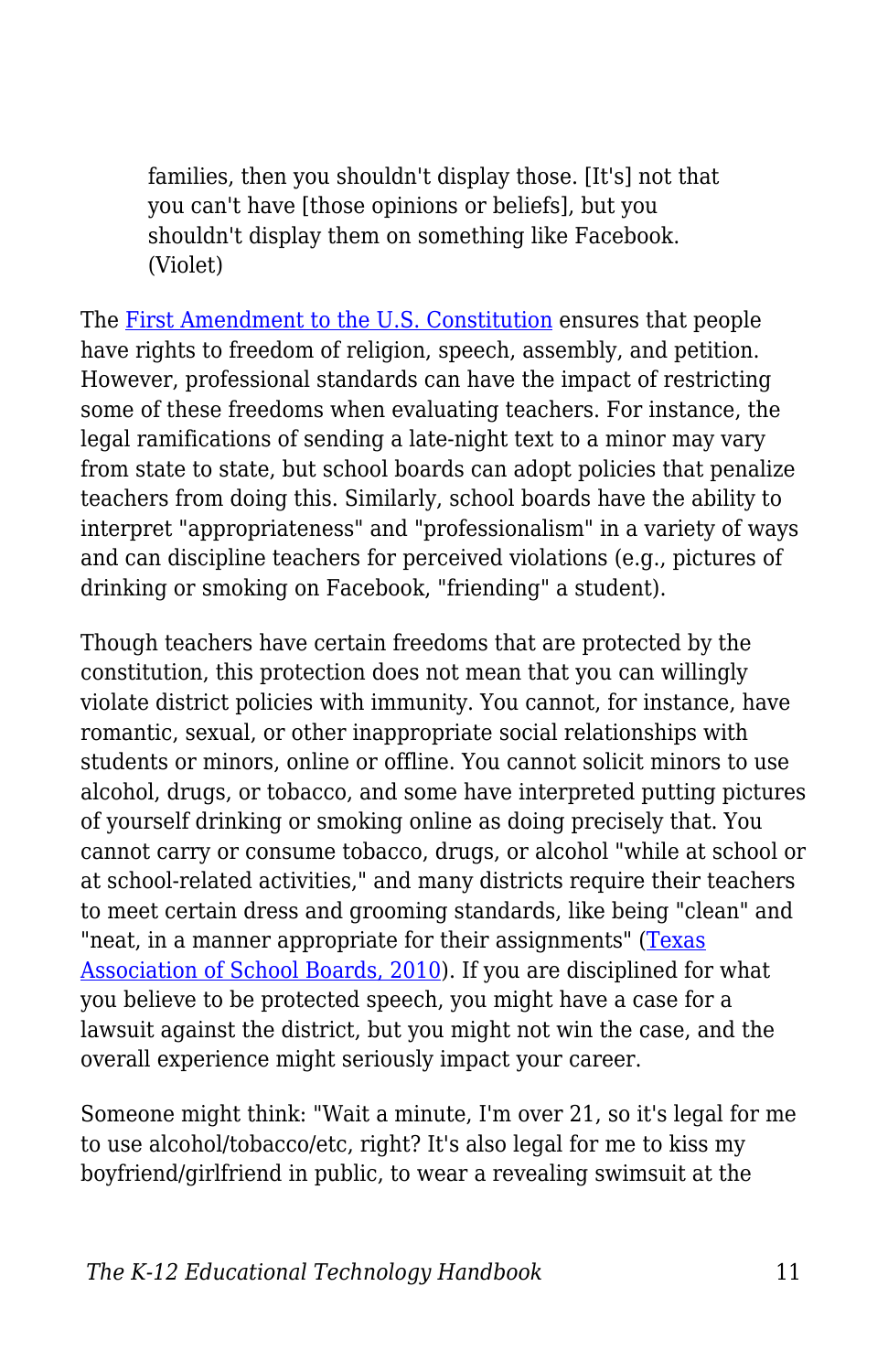beach, to write racy fiction, to critique my boss behind her back, to cuss about the lunch menu, to vent about parents, and to pose as a model in a risqué video. So why should I need to be careful about posting those things online?" In short, you need to realize that you are in a position of power with the children that you teach, and parents and school boards expect you to be a role model for those children. As a result, if parents or the school board believe that you are not being a positive role model in terms of their interpretation of the morality of the things that you do, then they can cite "moral turpitude" as grounds for disciplinary action. So, you might not explicitly tell your students "alcohol is cool, you should all drink with me," but if you post a picture of yourself partying at the bar, then parents or administrators might interpret that this is your message, and teachers have been fired or otherwise disciplined for posting things like this that they believed were completely harmless.

### **Fairness**

I do think that there is a difference in what people perceive teachers to be [in comparison to other professionals], and I do feel like it's unrealistic in some regards. (Penelope)

Is this fair? Is this respectful of teachers as professionals? Maybe. Maybe not. Either way, teaching contracts give school districts a good standing for making the case that even though you may not be acting illegally, they can fire or otherwise discipline you for any behavior that they think is questionable.

Additionally, electronic media makes the line fuzzy between what is private and what is public, what happens on school grounds and what happens away from school. So, if your district expects you to act in a certain way to fulfill your job duties, then those same expectations might apply to you in online spaces, especially if students, parents, or colleagues can see what you're doing, and even if it was not your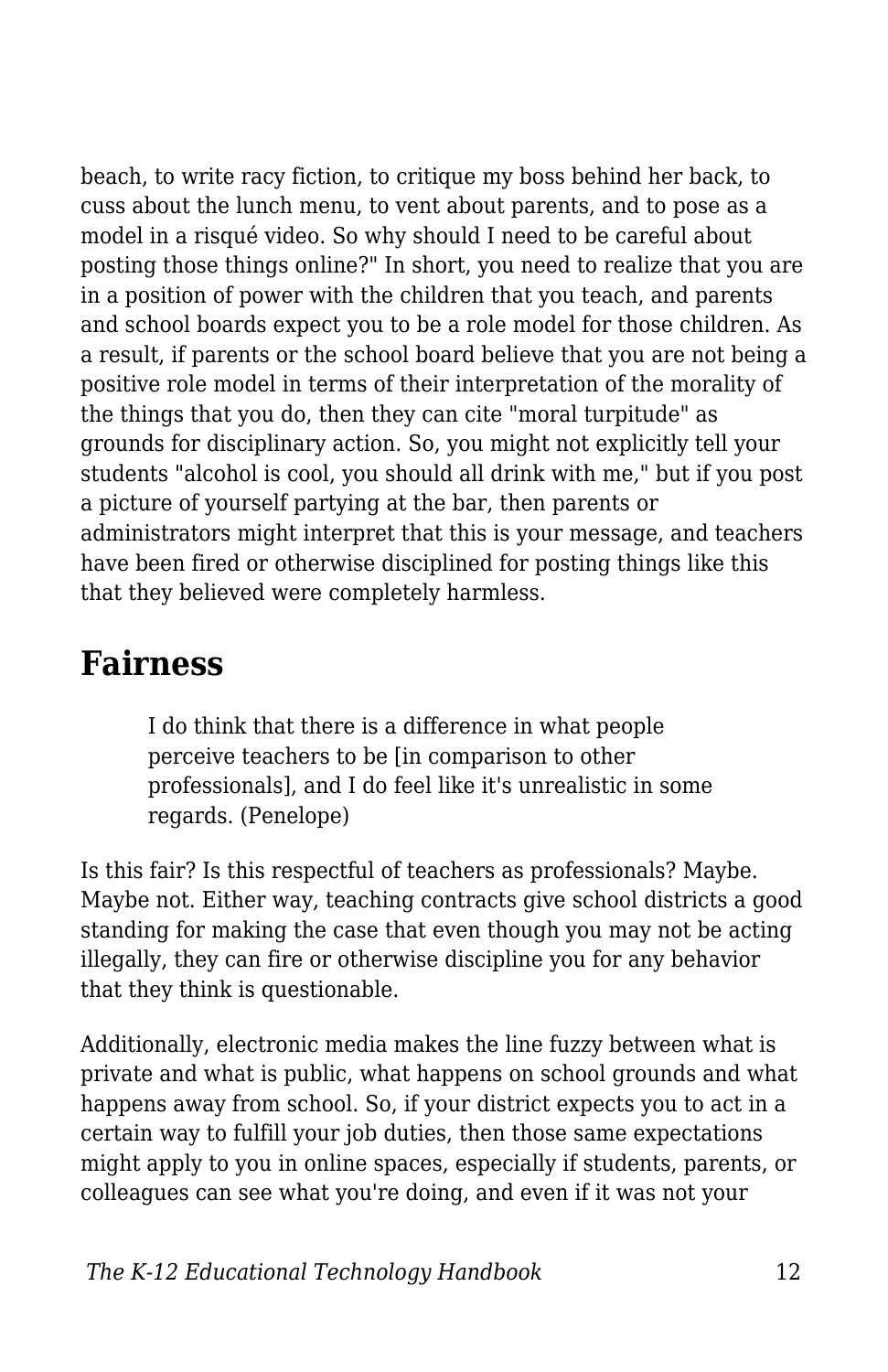intention for them to see it. For example, there have been many recent cases when a teacher sent a private message, text message, or picture to a friend or colleague, who then forwarded the content to others. In these cases, even though the teachers did not intentionally release the message or picture to the public, they are still accountable for the content when the person they sent it to reposts it or shares it with others.

The thing about electronic media is that it makes saving, sharing, and broadcasting easy. Even if you aren't the one doing the broadcasting, you could still be penalized if you put it into the electronic medium to begin with. So, could an angry ex-girlfriend/boyfriend share that private message that you sent them? Possibly. Could that co-worker that you chatted with on Facebook when you needed to vent about a group of kids forward the chat contents to your boss? Again, possibly. These things have happened, and when they do, the teacher who creates the content to begin with is the one who comes under fire.

### **What do you think?**

Does society make fair demands on teachers' social media use?

- a. Yes, teachers are held to a fair standard.
- b. No, teachers are held to an unfair standard.

# **Teachers vs. Student Teachers**

We knew what we were getting into, and we knew that we were going to be role models, so we knew we were going to have very high standards. (Nora)

Are student teachers held to the same standards as full-time teachers? In a word, yes. Student teachers are generally treated like teachers, except that they don't have employment contracts with the schools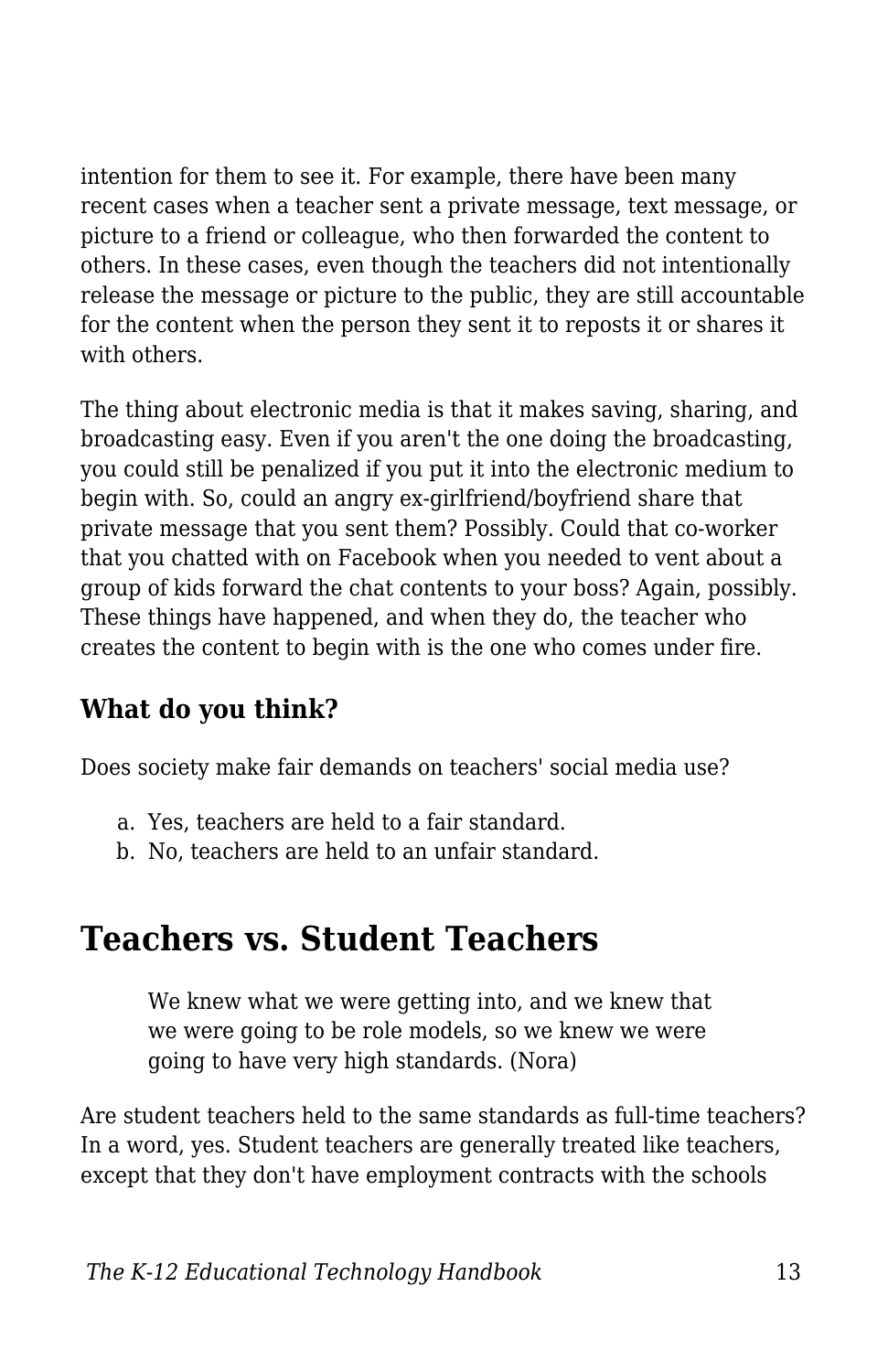where they work, and they are not treated as competent professionals, so they actually have to be more careful about the things that they do. This means that student teachers are expected to comply with all district, state, and national requirements discussed previously, just like full-time teachers, but they are also expected to receive written permission from their cooperating or mentor teachers before communicating with students via electronic media.

Additionally, student teachers are specifically prohibited from communicating with students for social reasons and are responsible for maintaining appropriate content and privacy settings on their personal electronic media (including social networking sites, like Facebook and Twitter, and blogs, like Tumblr or Blogger).

Student teachers should also consider the fact that since they will be entering the job market to become full-time teachers, what they do online will be judged to at least the same standard as full-time teachers when they are being considered for a job. After all, if districts see that you aren't abiding by their district policies when you're a student teacher, then why would they hire you as a full-time teacher?

Sometimes student teachers might think that they're safe, because any questionable content that employers might find online about them has dates associated with it, and they believe that employers will recognize this and cut them some slack. "She was just a typical, crazy college student" or "everyone experiments with stuff like that in high school" are not good defenses, and your employer will probably not give you any benefit of doubt, because instead of asking you about it, they'll most likely just throw out your résumé, no questions asked. Schools don't want college kids teaching their students; they want competent professionals. So, you need to show them that you aren't just "a typical, crazy college student." You should try to show them that there is nothing in your life that could be interpreted as immoral or inappropriate, no matter if it happened last week or ten years ago.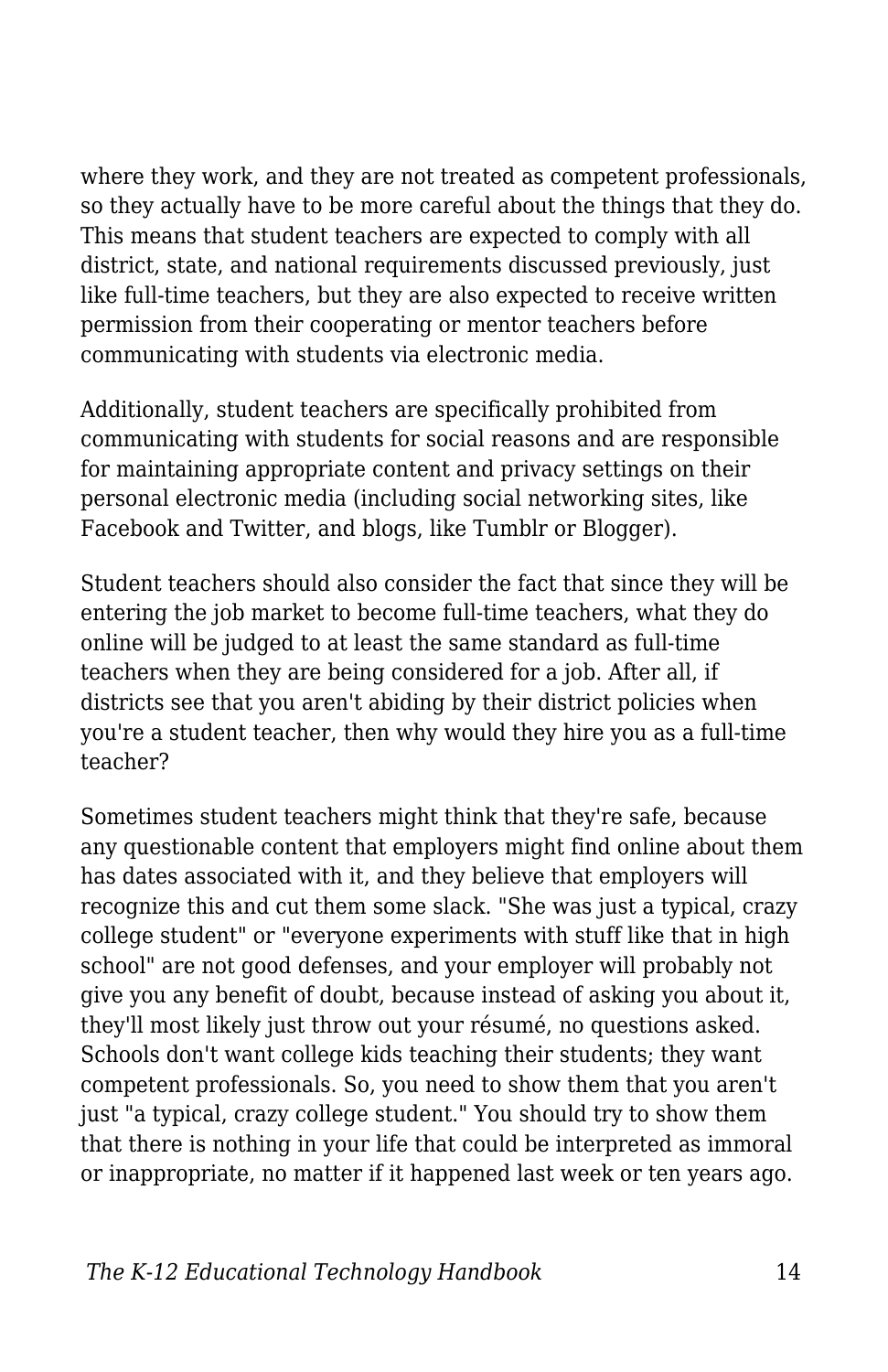

IMG\_1505.jpg, MAFS-USA Intercultural Program via Flickr, CC BY-SA

## **Risky Behaviors**

"Because children are so naturally inclined to follow examples, ... would I want my son's teacher to have pictures of her drinking on Facebook? No. … So I kind of understand … why … there's so much pressure on us not to post those kinds of things. … I think that with other professions there is less of that pressure, because you are not working with their kids. … It's not like they are entrusting their child to you for seven hours a day, five days a week. (Penelope)

Many in our culture act differently online than they would in real life, and federal and state legislators and school districts have passed laws and policies regulating the use of what they call "electronic media."

"Electronic media" are subject to the same requirements as any other type of communication medium (e.g. speaking, telephone calls, etc.).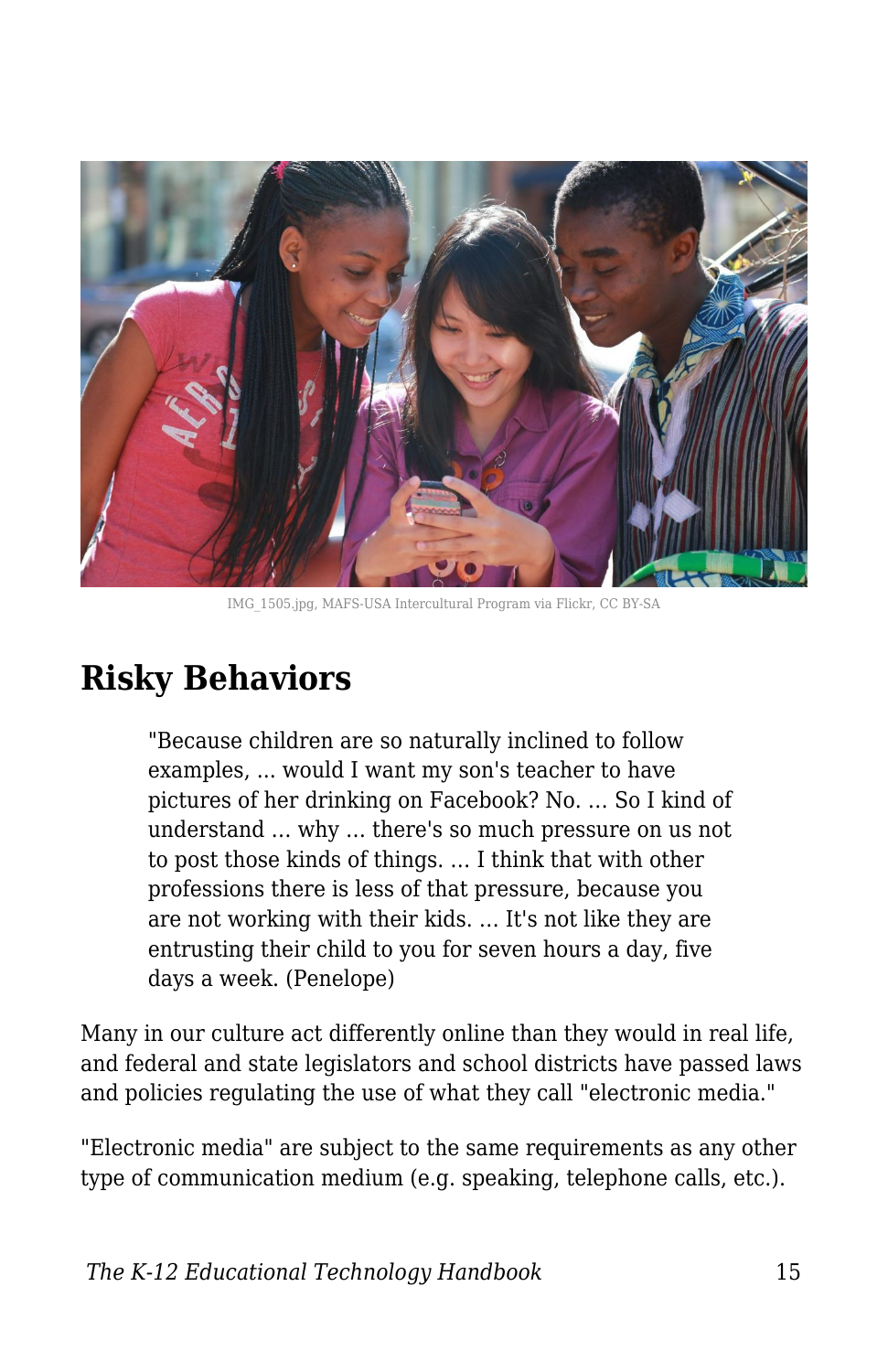So, if you could get into trouble saying or showing it to someone in person, then you could get into trouble for saying or showing it online. Just because something's online, it doesn't mean that it's special or protected or anything of that sort; it just means that it can go viral more quickly.

In legal and policy documents, "electronic media" includes any form of electronic communication. This includes, but is not limited to, text messages, instant messages, emails, blogs, forums, chat rooms, video sharing services (e.g. YouTube, Vimeo), editorial comments (e.g. online newspapers, YouTube comments), social networking sites (e.g. Facebook, MySpace, Google+), telephones, cell phones, and web-based applications (e.g. Google Docs, online video games) ([University](http://community.edb.utexas.edu/socialmedia/ideassm_training_content/menu-training/3?q=node/59) [of Texas at Austin, 2011](http://community.edb.utexas.edu/socialmedia/ideassm_training_content/menu-training/3?q=node/59); [Texas Administrative Code, 2010;](http://community.edb.utexas.edu/socialmedia/ideassm_training_content/menu-training/3?q=node/57) [Texas](http://community.edb.utexas.edu/socialmedia/ideassm_training_content/menu-training/3?q=node/58) [Association of School Boards, 2010\)](http://community.edb.utexas.edu/socialmedia/ideassm_training_content/menu-training/3?q=node/58).

So, basically, the technology doesn't matter. If you can communicate with someone through it, then it is considered to be a form of "electronic media," and you're just as much responsible for what you say in electronic media as you are for what you say in real life.

Some educators believe that they can say or do whatever they want via these media as long as they do so "privately." The problem is that privacy in online media is very different from privacy in real life and may not really exist. Email, Facebook messages, and text messages can always be forwarded, hacked, or shown to others, and a great number of teachers who have gotten into trouble for how they use electronic media were only posting things that they thought were "private."

### **Examples of Risky Behaviors**

"Duh! I'm not going to ask my students to join me at a dance party over Facebook! This doesn't apply to me."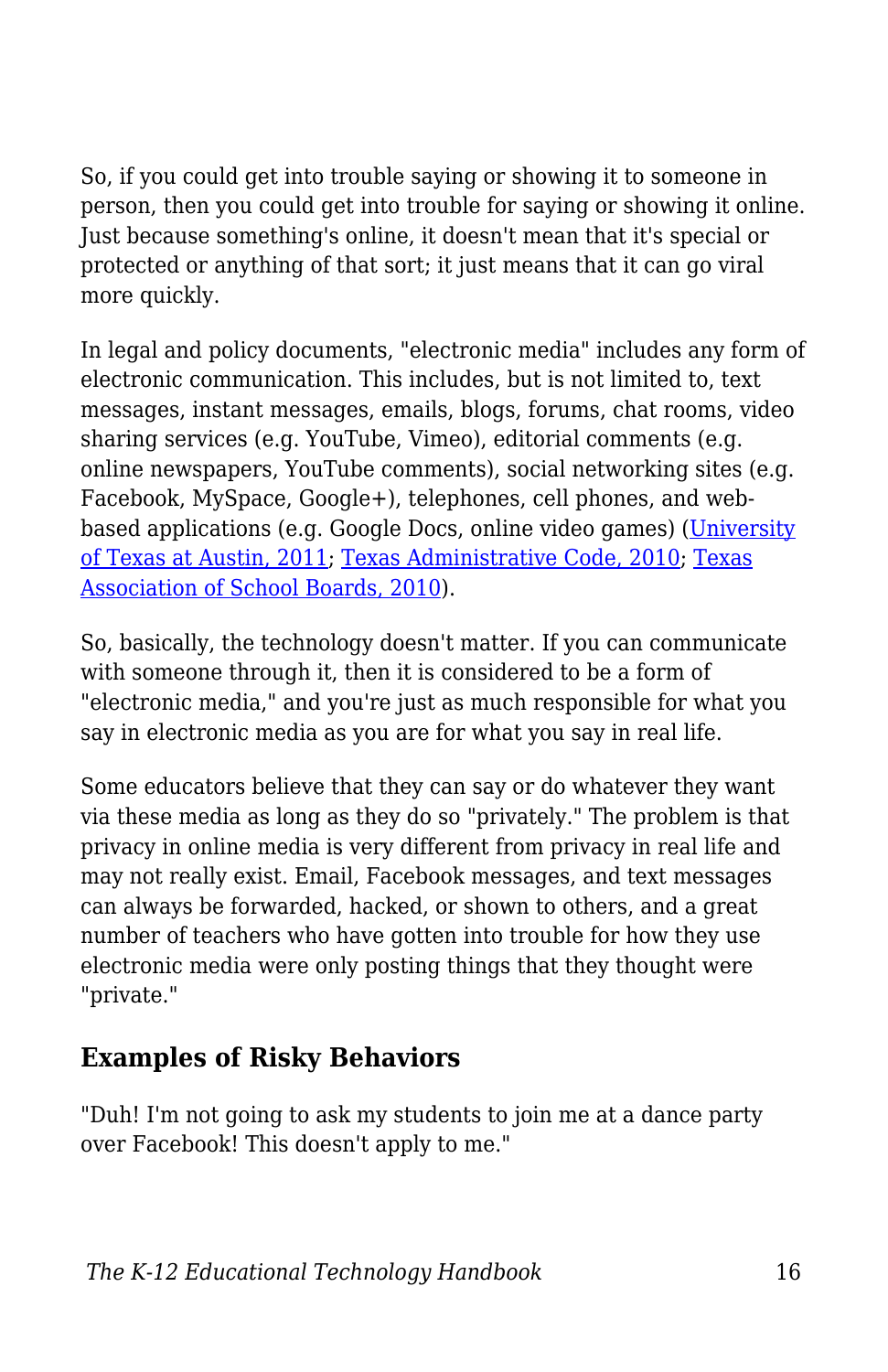Well, you might want to think about it, because school districts interpret what is and isn't appropriate behavior, and here are a few examples where teachers have gotten into trouble:

### **Examples**

- A fifth-grade teacher in New York is awaiting termination hearings after she privately said on Facebook that she "hates [her students'] guts" and that she wouldn't save them if they were drowning [\(https://edtechbooks.org/-iL\)](https://www.huffingtonpost.com/2011/03/14/teacher-christine-rubino-_n_835586.html).
- A Massachusetts biology teacher lost her job after calling her students "germ bags" and local residents "arrogant and snobby" on Facebook [\(https://edtechbooks.org/-sR](https://abcnews.go.com/Technology/facebook-firing-teacher-loses-job-commenting-students-parents/story?id=11437248)).
- A substitute teacher and coach in New Hampshire was fired after "friending" a student on Facebook, which the district viewed as a breach of appropriate boundaries ([https://edtechbooks.org/-Kc\)](https://www.greatfallstribune.com/story/life/2014/04/28/teacher-fired-for-friending-her-students/8347061/).
- A teacher in the UK was fired for self-publishing a novel about the exploits of some of her students that included risqué content and profanities ([https://edtechbooks.org/-Yo\)](https://www.independent.co.uk/news/education/education-news/teachers-racy-novel-to-encourage-pupils-to-read-1735250.html).
- A Missouri teacher and volleyball coach was fired when administrators discovered that she had worked as a porn actress two decades before [\(https://edtechbooks.org/-vp](https://blog.sfgate.com/hottopics/2011/03/09/teacher-fired-for-porn-star-past/)).
- A Pennsylvania English teacher was suspended after calling some of her students "rat-like ... rude, disengaged, lazy whiners" in a blog post ([https://edtechbooks.org/-rP](https://theweek.com/articles/487144/should-teacher-fired-blogging)).
- A Maine football coach resigned after accidentally posting a naked picture of himself on Facebook ([https://edtechbooks.org/-sU](http://sports.yahoo.com/blogs/highschool-prep-rally/maine-football-coach-resigns-accidentally-posting-naked-photo-233913817.html)).
- A Maryland school district employee was fired after lightheartedly correcting a student's spelling on Twitter ([https://edtechbooks.org/-geK\)](https://www.nydailynews.com/news/national/maryland-school-district-employee-fired-tweet-article-1.2947002).

One thing that you should notice from this list is that no two cases are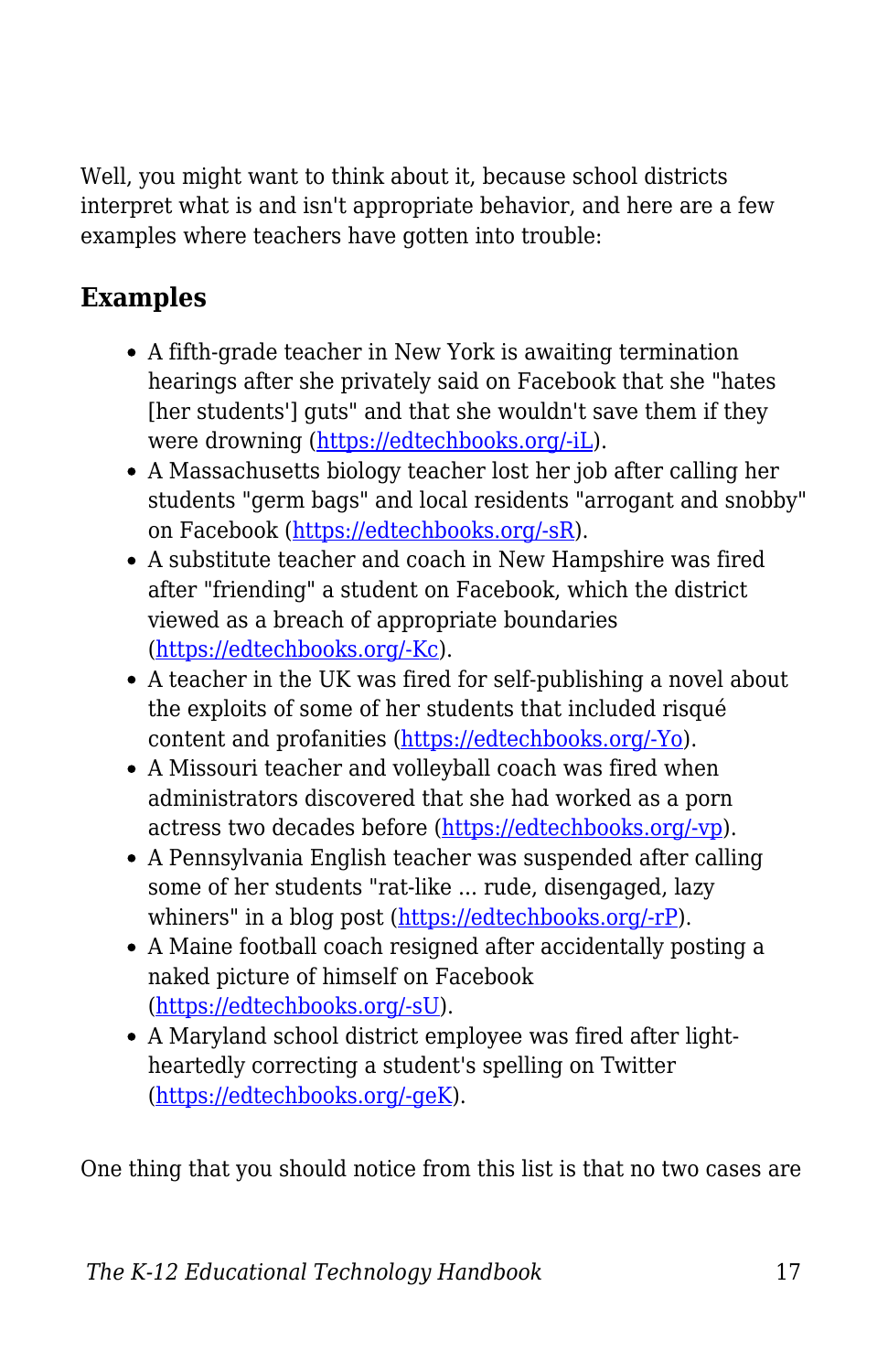identical, and few of these teachers broke the law. What they have in common is that the district believed each teacher's behavior to be immoral or inappropriate, and the district had the power to enforce its interpretation of morality and professionalism upon its teachers. Some involve alcohol, some involve crude language, some involve risqué photos or behavior, etc., and most teachers didn't think they were doing anything wrong, thought they were posting content "privately," or "accidentally" shared something that they otherwise wouldn't have shown to students. None of that really matters, though, because they were disciplined all the same.

### **What do you think?**

Do you have some risky content on social media that should be changed, cleaned up, or deleted?

- a. Yes, definitely
- b. Maybe a little
- c. Not at all

#### **Recent Scenarios and Analyses**

All of the examples above made major headlines, but most teachers who get into trouble for these types of behaviors are disciplined quietly, which means that you never hear their stories.

One of the most common ways that teachers are getting into trouble with electronic media is through "boundary violations." Though not always illegal, a "boundary violation" constitutes a breach of appropriate boundaries that should be placed between teachers and students. Boundary violations are sometimes difficult to recognize, because they often begin with good intentions or appropriate behaviors but at some point cross a fuzzy line. Below are 5 deidentified, real scenarios (taken from recent cases and provided by an anonymous author) wherein teachers have gotten into trouble. The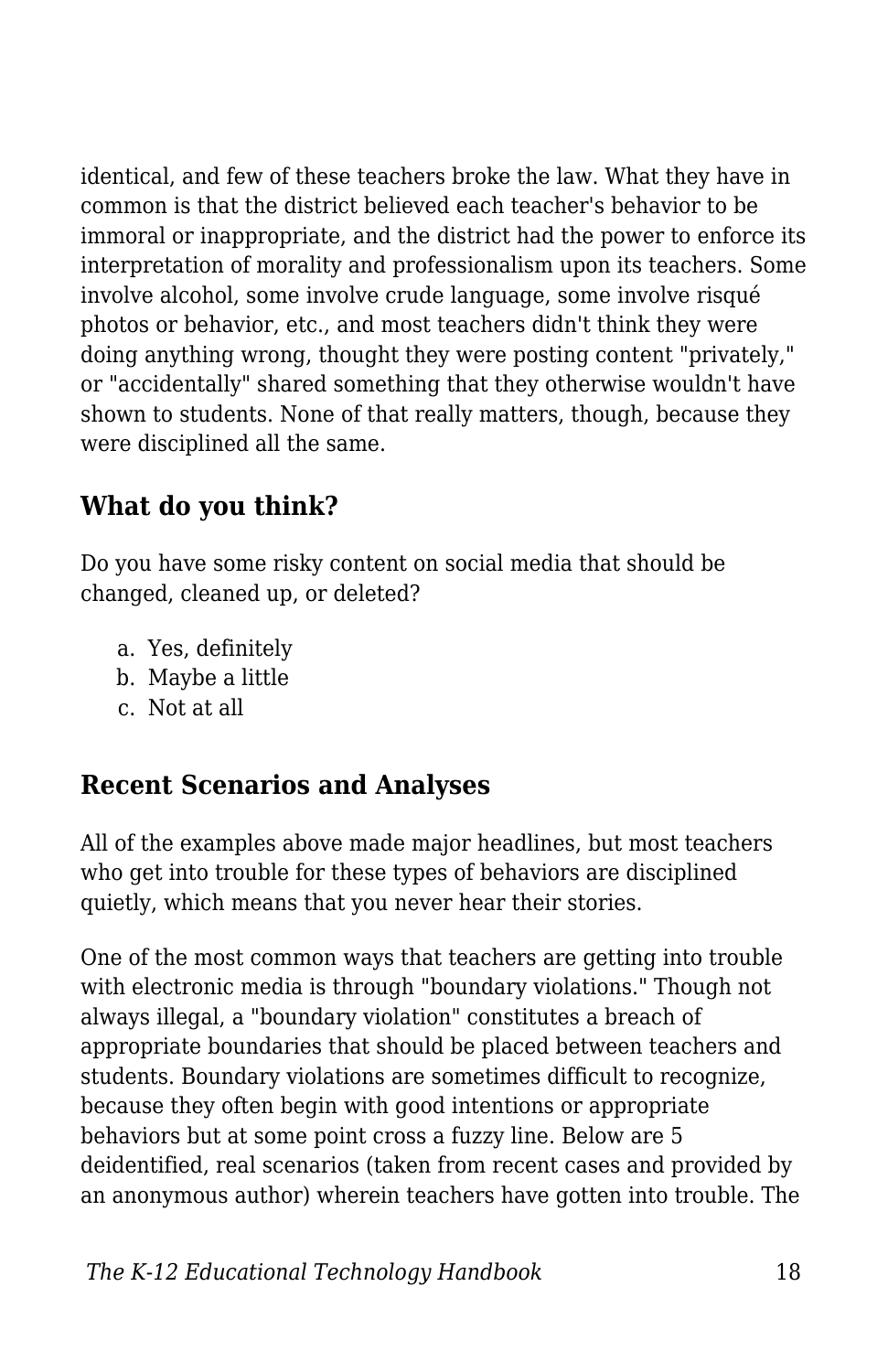provided analyses are intended to help you understand what the teacher did wrong and when their behavior "crossed the line."

#### **Scenario 1**

**Fact Pattern**: Mrs. Apple taught junior high school. One day, Sally Student came into her classroom visibly upset. Sally had a difficult home situation. Mrs. Apple gave the student a hug and listened to Sally. Sally felt validated. Over the next several months, Sally repeatedly went to Mrs. Apple for advice and comfort. Mrs. Apple gave Sally her phone number and told her she could call if she needed to talk.

Mrs. Apple and Sally frequently talked on the phone and exchanged numerous text messages. One day, Sally's father discovered the messages on Sally's phone. He met with Mrs. Apple and asked her to stop communicating with his daughter. Mrs. Apple stopped calling Sally, but Mrs. Apple felt that Sally still needed her support, so she communicated with her over social media. She also met with Sally outside of school to give her gifts, such as clothes and art supplies.

**Analysis**: This situation will result in a possible termination of employment and suspension of the educator's license for up to five years, depending on aggravating and mitigating circumstances. In addition, it will likely result in difficulty in the relationship between Sally and her father.

While it is good and appropriate for educators to express encouragement and empathy to students, educators should maintain boundaries with students. Communicating with students in an extensive, ongoing fashion is not appropriate. If a student needs counseling, the educator should refer the student to the school counselor. Gifts to specific students are not appropriate. Communicating with students privately over text or social media is not appropriate. If an educator needs to communicate with a student regarding school or extracurricular activities, the educator may use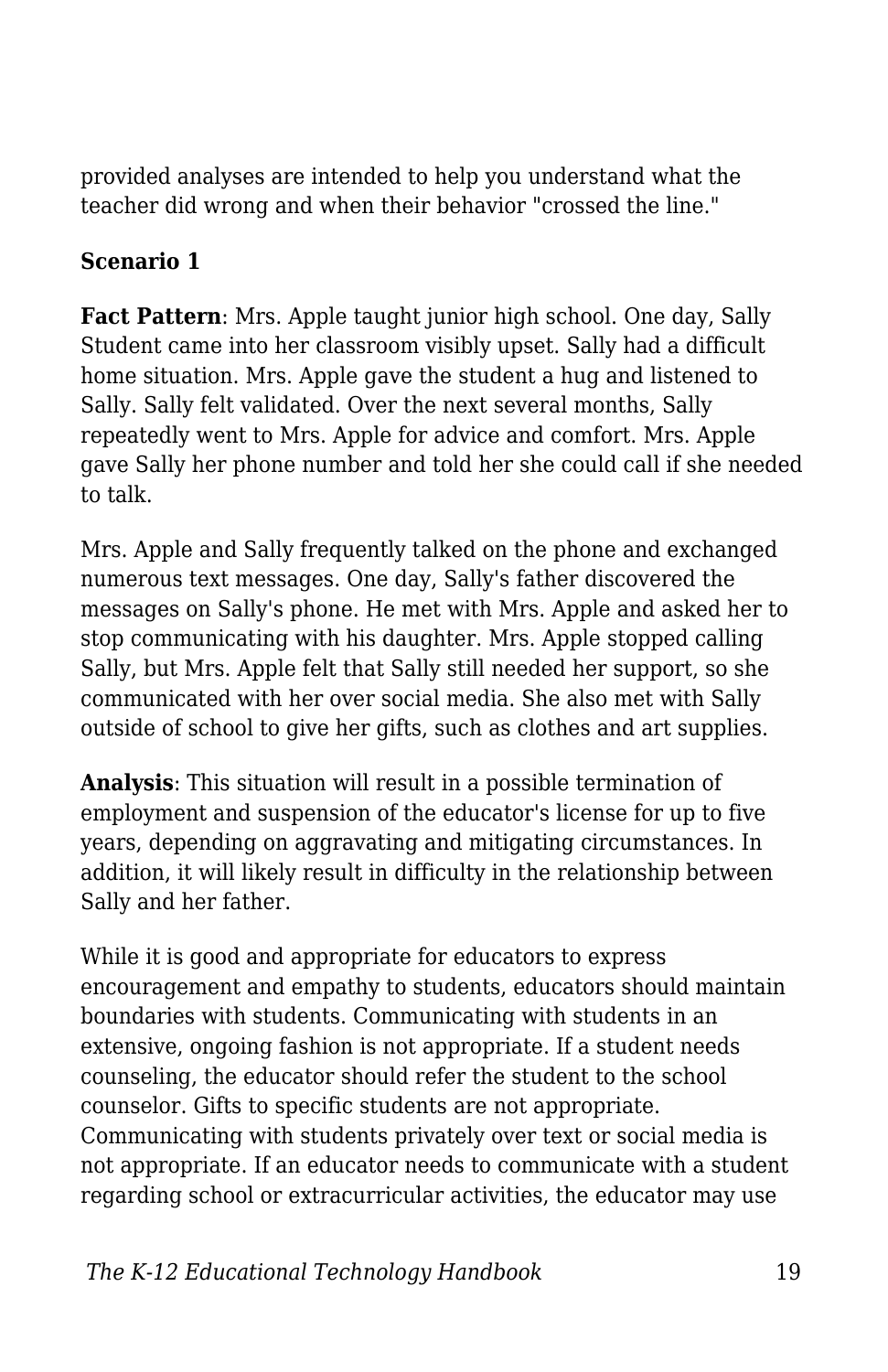text or email, but should include a principal or parent on the message. Situations where the educator exceeds boundaries and becomes a parent-like figure to the student may result in a rift between the student and his or her parent. The student will transfer affection to and share confidences with the educator rather than the parent. The rift is further broadened because the student will hide the relationship with the educator from the parent, and secretes create separation.

#### **Scenario 2**

**Fact Pattern**: Tammy Teacher has a boyfriend who asked her for pictures of her naked. Tammy used her school-issued iPad to take pictures of herself. Tammy had been told that she could use the iPad for personal reasons, so she thought it would be fine. Unknown to Tammy, the iPad automatically saves to the cloud storage system set up by the school. The images were subsequently located by a student on the cloud account who then emailed them to everyone in school.

**Analysis**: Tammy's employment will likely be terminated for violation of the school's acceptable use policy. In addition, Tammy's educator license may be suspended for up to two years. The Utah educator standards prohibit possession of indecent or pornographic images on school property or on school devices, which includes the school-issued device. She could also be charged criminally. It is a class A misdemeanor in Utah to access indecent or pornographic materials on school property. See Utah Code Ann. § 76-10-1235. If Tammy had possession of the images while at school, she would have violated the law.

#### **Scenario 3**

**Fact Pattern**: Tom Teacher is a coach and teacher. He has a personal Twitter account that is public, meaning anyone can follow and unfollow Tom at any time. Tom likes to post pictures of his team on his Twitter account and share information about the team's games/tournaments/success. He tells his players he is on Twitter and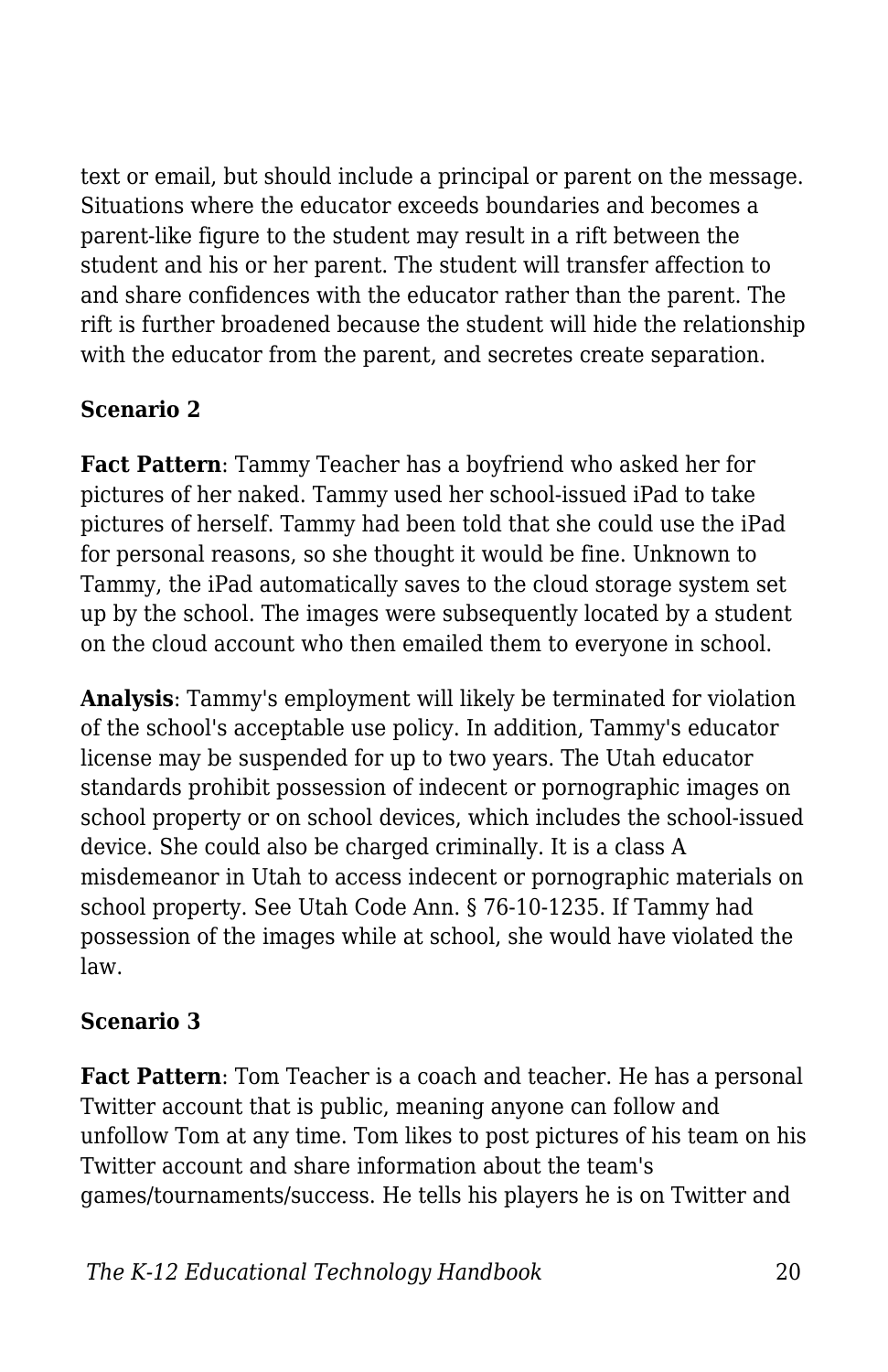some students follow him. Tom follows some students on Twitter as well. In addition, Tom is following celebrities and other Twitter users who will post images of sex or nudity on their Twitter feeds or who will post jokes or stories with sexual or racist content. Tom will sometimes retweet those posts. One day, a parent saw her child looking at Tom's Twitter feed and saw some of the sexually suggestive posts that Tom had retweeted.

**Analysis**: Tom could possibly lose his job, and his educator license could be suspended.

Educators should be aware that their social media activity may subject them to discipline by their employers. The Utah Educator Standards prohibit exposing students to harmful material. If an educator suggests that a student follow him/her on Twitter and then posts material that could be viewed as inappropriate or harmful for a student, that would be a problem. If an educator has public profiles on social media, then he/she should take care to make sure that content is something he/she would feel comfortable with a parent of a student seeing. If the educator doesn't want to come under public scrutiny for social media activity, he/she should make the profiles private and not allow parents or students to follow or friend the educator. It is best practice not to friend students.

#### **Scenario 4**

**Fact Pattern**: Trent Teacher accesses sexually explicit videos on YouTube at school on his school computer. He only does it before school, after school, and during his prep period. Patty Principal stopped by to talk to Trent one day about a student and saw the phrase "Brazilian Babes" on Trent's minimized internet bar.

**Analysis**: Trent may be fired for violation of the school's acceptable use policy. In addition, Trent will most likely have his educator's license suspended for up to two years. He may also be prosecuted criminally. School acceptable use policies and the Utah Educator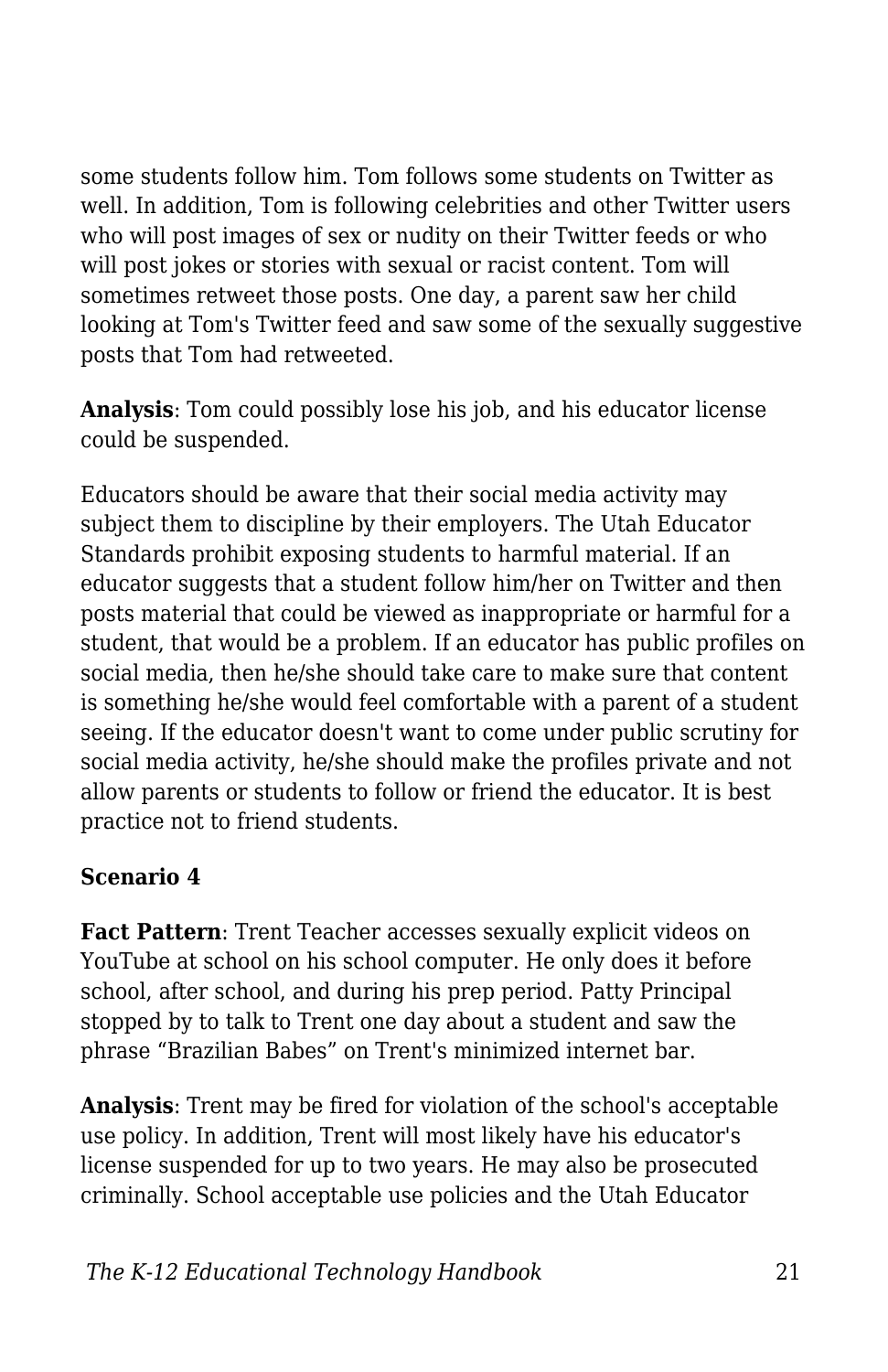Standards prohibit possessing pornographic material at school or any school-related activity. UPPAC usually suspends the licenses of educator's who access pornography at school. In addition, there could be criminal charges. Utah Code Ann. § 76-10-1235 prohibits accessing pornographic materials at school.

#### **Scenario 5**

**Fact Pattern**: Pat Principal was approached by a student, Tina Teen. Tina told Pat that she had been sent a text message with a nude picture of another student, Samantha Student. Samantha had sent the picture to her boyfriend, Tim Teenager. When Tim and Samantha broke up, Tim sent the picture to numerous other students. Pat asked Tina to email him a copy, and he called the police. The police investigated and several students were charged with distribution of child pornography. Pat was also charged for possession of child pornography because he had Tina send him the picture. (The charges were later dropped.)

**Analysis**: When an educator becomes aware of a student in possession of possible child pornography, the educator should not have the student (or anyone else) transmit the image further. Instead, the educator should contact the police immediately who will then take possession of the device containing the image.

# **Best Practices**

When considering how to behave online, you should keep these principles at the forefront of your mind: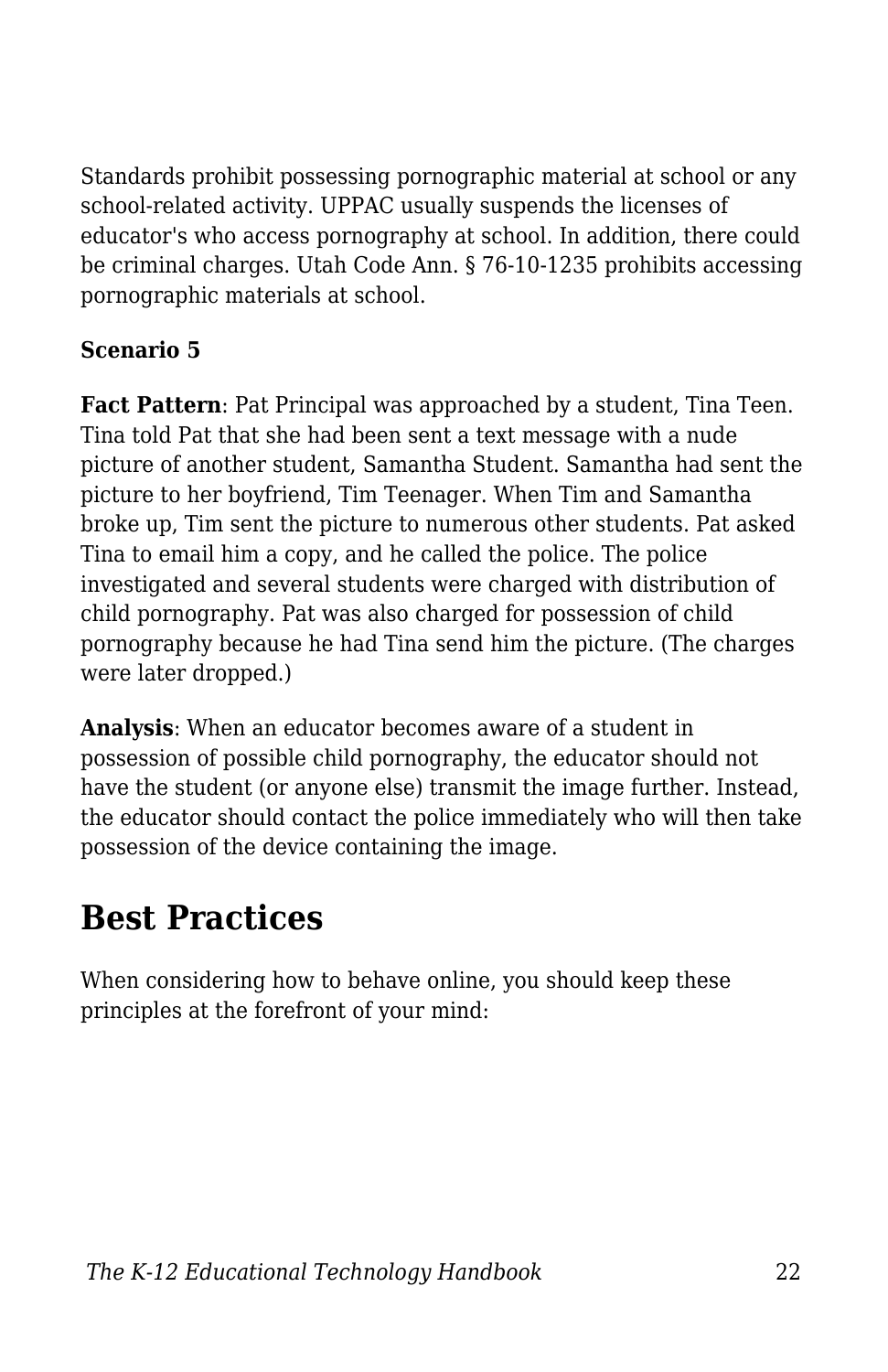### **Principles**

- 1. Draw clear lines between personal and professional social media use.
- 2. Never post anything anywhere that you would be uncomfortable with your students or their parents seeing (or that you would mind being featured on the nightly news).
- 3. Be critical of yourself, and regularly evaluate your online persona (by conducting searches on yourself, etc.).
- 4. Realize that posts to social media are never completely private.

With these principles in mind, some concrete best practices that can guide you to use social and other online media safely include the following:

#### **Best Practices**

- 1. Keep personal use as private as possible.
- 2. Check (and periodically re-check) your privacy settings.
- 3. Consider how others will interpret your posts.
- 4. Be mindful of your clothing and activities in images and videos that are posted online.
- 5. Never mention students by name in any social medium.
- 6. Avoid saying anything negative about your students, individually or as a group.
- 7. Do not post student work to social media.
- 8. Periodically logout of your accounts and search for yourself online to evaluate your digital footprint.
- 9. Be very careful and thoughtful about how you connect with students, parents, and colleagues online (e.g., friending).
- 10. Do not create, view, or share pornography (or anything that could be considered pornographic).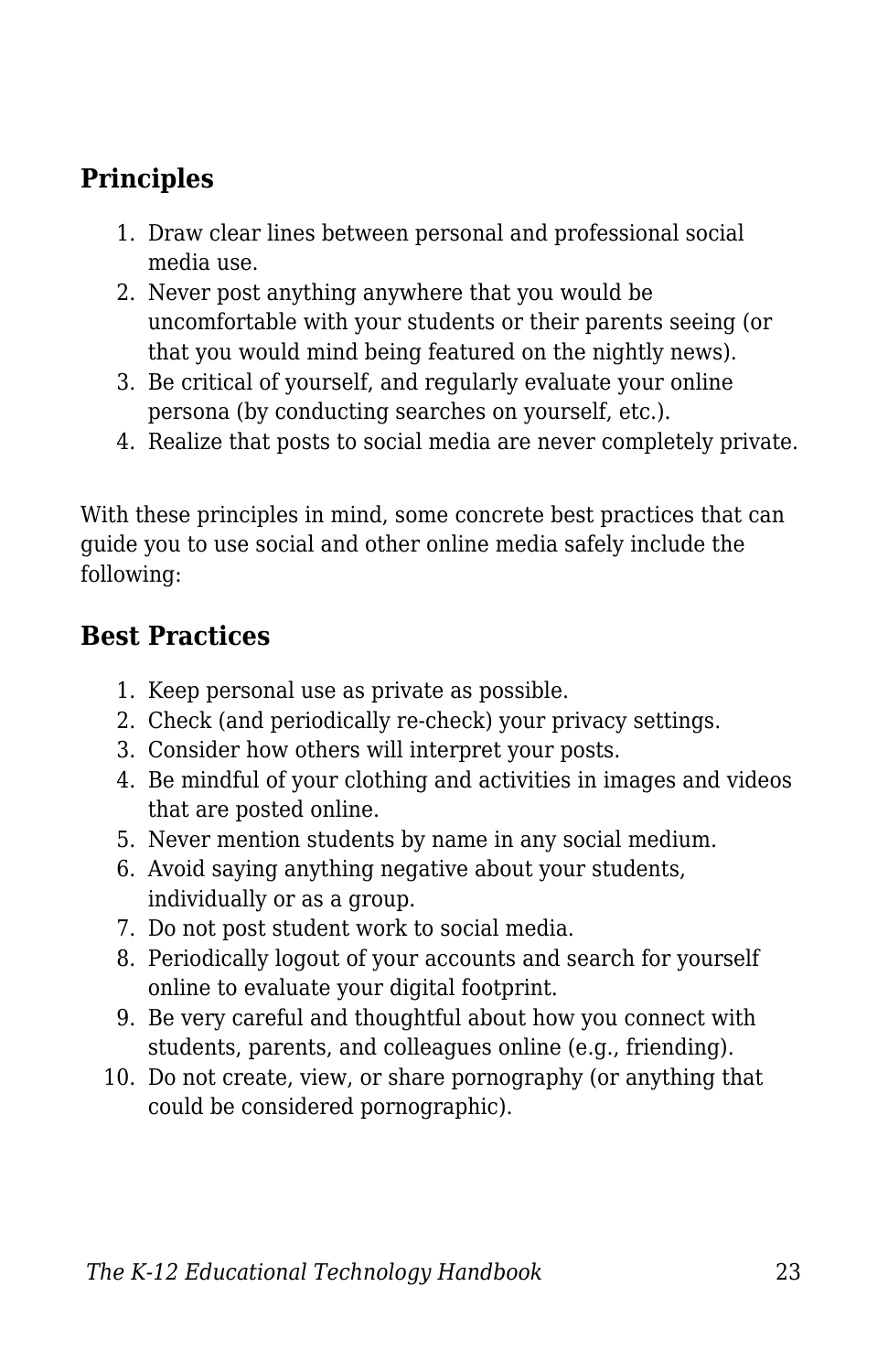# **Conclusion**

The problem with giving clear answers about what's okay and what's not okay to do in online spaces is that it depends on the community, school board, administrators, students, and parents that you work with, because they are the ones that make judgements on moral turpitude and appropriateness. Especially if you are a new teacher, you don't know how these different people will interpret your actions. Before posting anything online, however, you should carefully consider the risks of posting the content against the benefits. If the benefits don't outweigh the risks, then don't do it.

Especially if you are young in the profession, it might be hard for you to make this judgment, because you may not know what all the risks are, how community members might react, and so forth. If in doubt, it may be a good idea to ask administrators or veteran teachers in the school in order to get a feel for the school and larger community, but, obviously, even veteran teachers and administrators get into trouble sometimes. So, the bottom line is that there will always be risk with posting personal information online. The question you have to consider is how much risk are you willing to take, and what might you need to give up in order to avoid unnecessary risk.